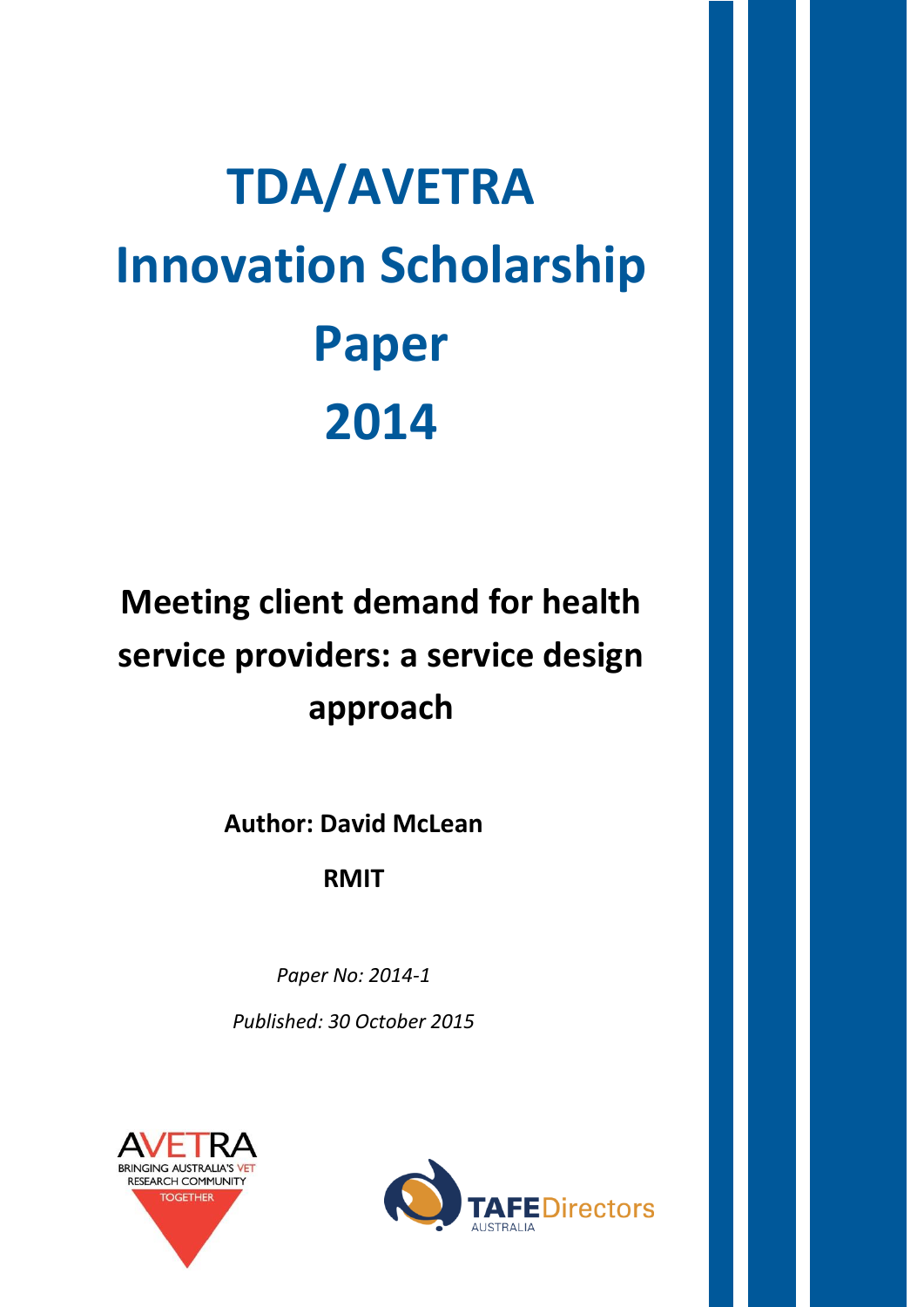#### **About the TDA/AVETRA Scholarship**

Commencing in 2014, the TDA/AVETRA Innovation Scholarship is a joint initiative by TAFE Directors Australia (TDA) and the Australian Vocational Education and Training Research Association (AVETRA) to foster applied research and innovation in TAFE capabilities in TAFE.

Recipients of the scholarship, either individual practitioners or groups of practitioners, receive \$6,000 to investigate innovative ways to meet new and emerging skill needs through projects that address specific research priorities. The outcomes of the research are shared at the TDA and AVETRA annual conference to inform new practices and/or partnerships between TAFE and specific industry/community sectors.

The Scholarship is part of a Memorandum of Understanding between TDA and AVETRA that supports TDA's Strategic objective to position TAFE in competitive training markets through applied research with industry and AVETRA's strong commitment to the development of research capability in vocational education and training nationally.

# **About David McLean**



David McLean is the Deputy Head of School (Business Services) in RMIT's School of Vocational Business Education. His industry group delivers a broad range of business qualifications including a New Enterprise Incentive Scheme (NEIS) program and RMIT's Associate Degree in Business. David is interested in continual innovation in the sector and has contributed to the design and development of learning resources, non-semester based delivery models and the establishment of youth programs. He is currently interested in how mentored enterprise development programs provide

<span id="page-1-0"></span>strong vocational outcomes for students. He enjoys writing papers from a practitioner perspective and, further to the TDA/AVETRA Innovation Scholarship, was also awarded the AVETRA Early Career Researcher Award in 2011.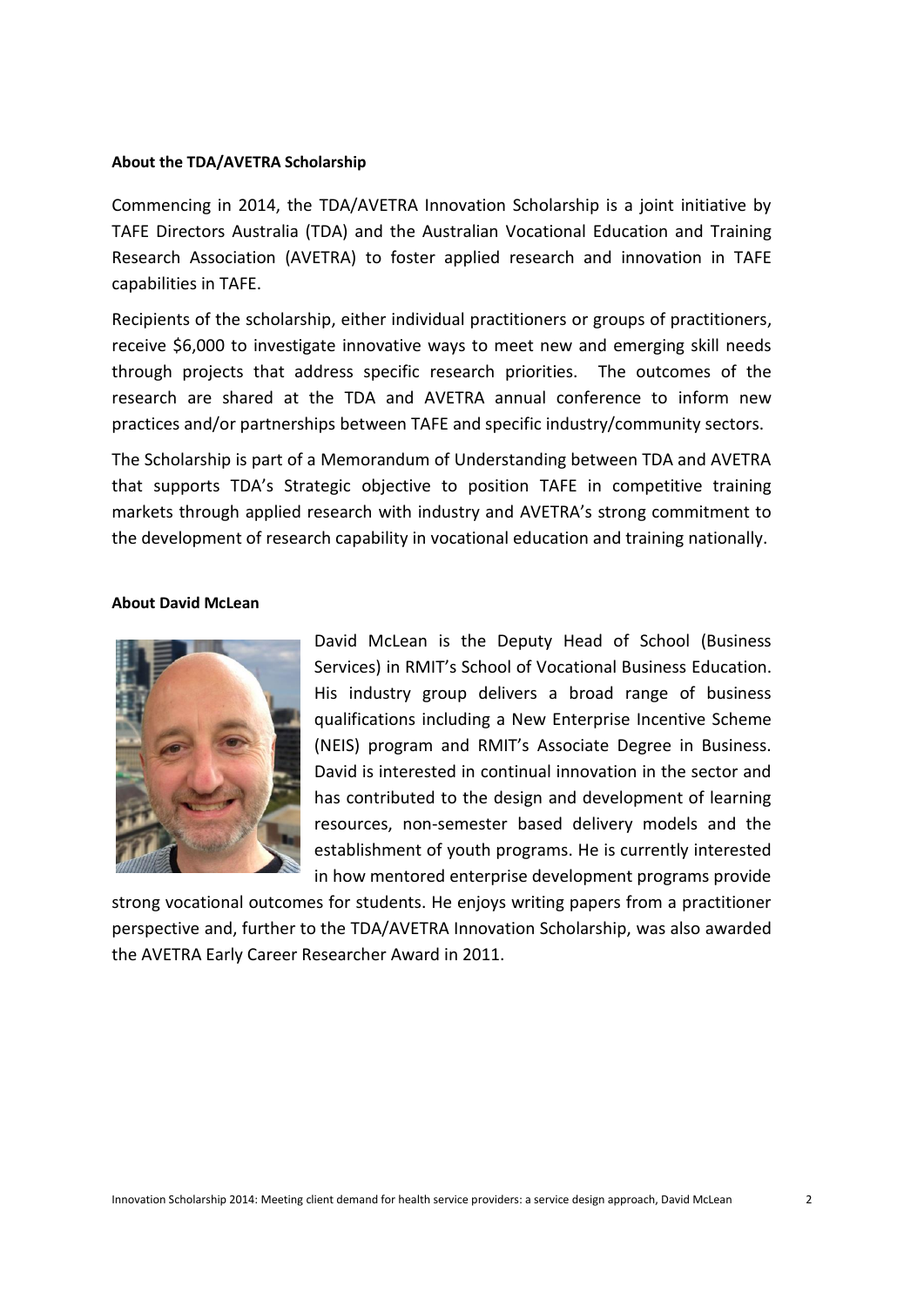# **Meeting client demand for health service providers: a service design approach**

# **Abstract**

This paper explores the case for establishing a funded training model to enable the development of micro-business start-ups for the Community Services and Health Industries (CS&HI). The research methodology primarily uses a review of existing literature of how Australia's ageing population and implementation of the National Disability Insurance Scheme (NDIS) will create a growing demand for provision of disability health care services in the home. Research also draws on data from RMIT's Business Enterprise Unit (BEU) that illustrates the high success rates occurring in mentored business startup programs and how that training model could be applied to the CS&HI sector. A user-choice funding model is a key feature of the NDIS, where the funding recipient determines the carer or service provider of their choice. This change potentially disrupts the employment model of carers and means many may be become self-employed or work as contractors.

To provide quality service and insure integrity of the user-choice funding model a range of small or micro- business skills will be required for disability carers. Data from the BEU supports an argument that current mentored enterprise development schemes, such as the New Enterprise Incentive Scheme (NEIS) or Apprenticeship to Business Owner (A-to-B), should be used as a model to develop the micro-business capabilities of disability carers. The innovation outlined in this paper recognises the broad success of an existing model and adapts it to the specific needs of another. That need is ensuring the capability of disability carers to provide quality services to clients that are able to determine the care they require and who provides it. The paper justifies the need for a funded training model that specifically develops the service delivery skills for CS&HI workers to meet the opportunities offered by user-choice funding.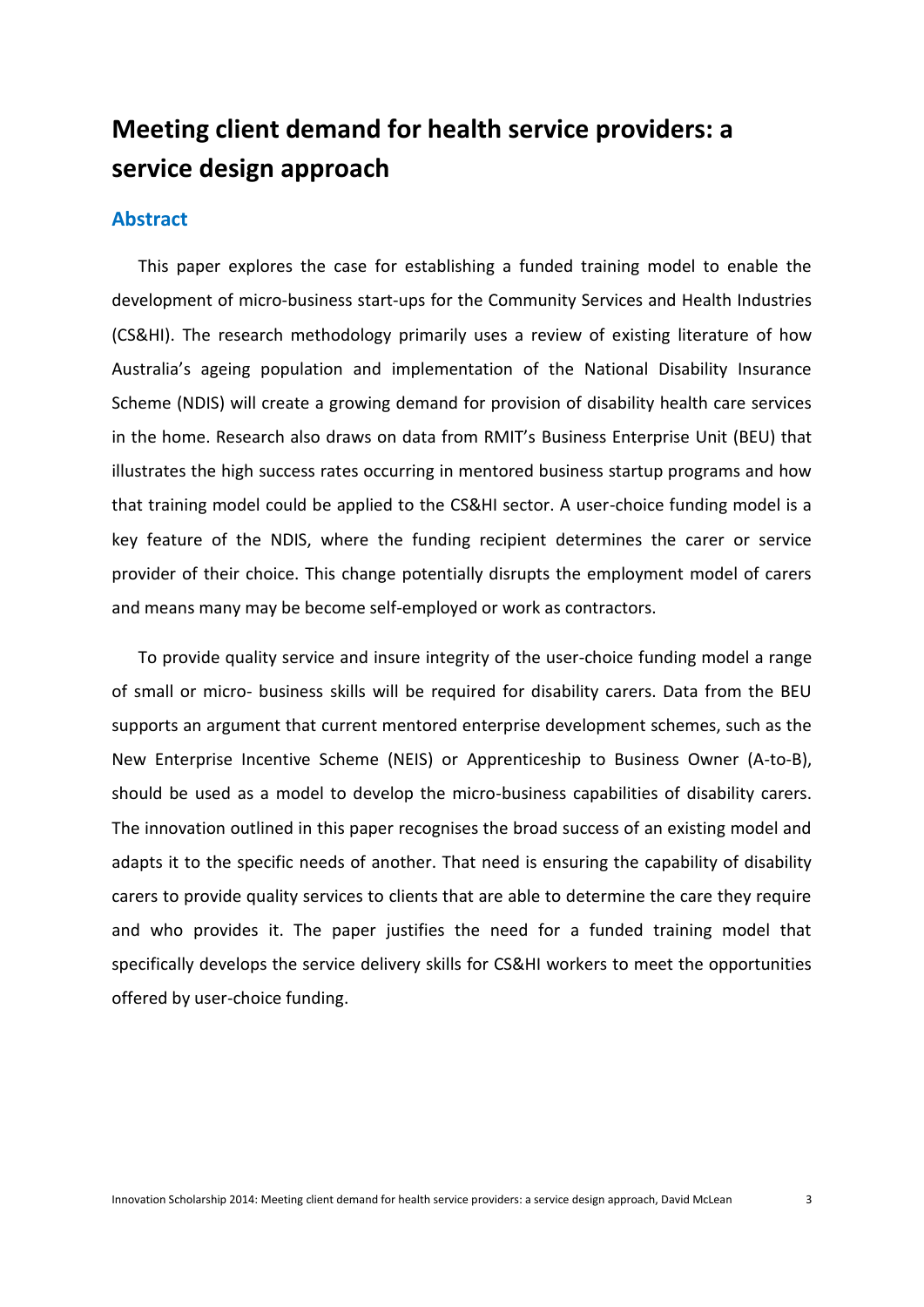### **Acknowledgements**

Specific thanks to AVETRA and TDA for the scholarship awarded to write this paper.

Ms. Linda Simon

Ms. Melinda Waters

Professor Roger Harris

It has been a highly enjoyable experience; writing and learning.

# Thanks also to colleagues from RMIT:

- Dr. Helen Smith
- Dr. Angela Dobele
- Ms. Vicki Molloy
- Ms. Sherridan Maxwell

# And very many thanks to the BEU team:

- Mr. Brett Stavenuiter
- Ms. Helen Dougiakis
- Mr. Anthony Hassell.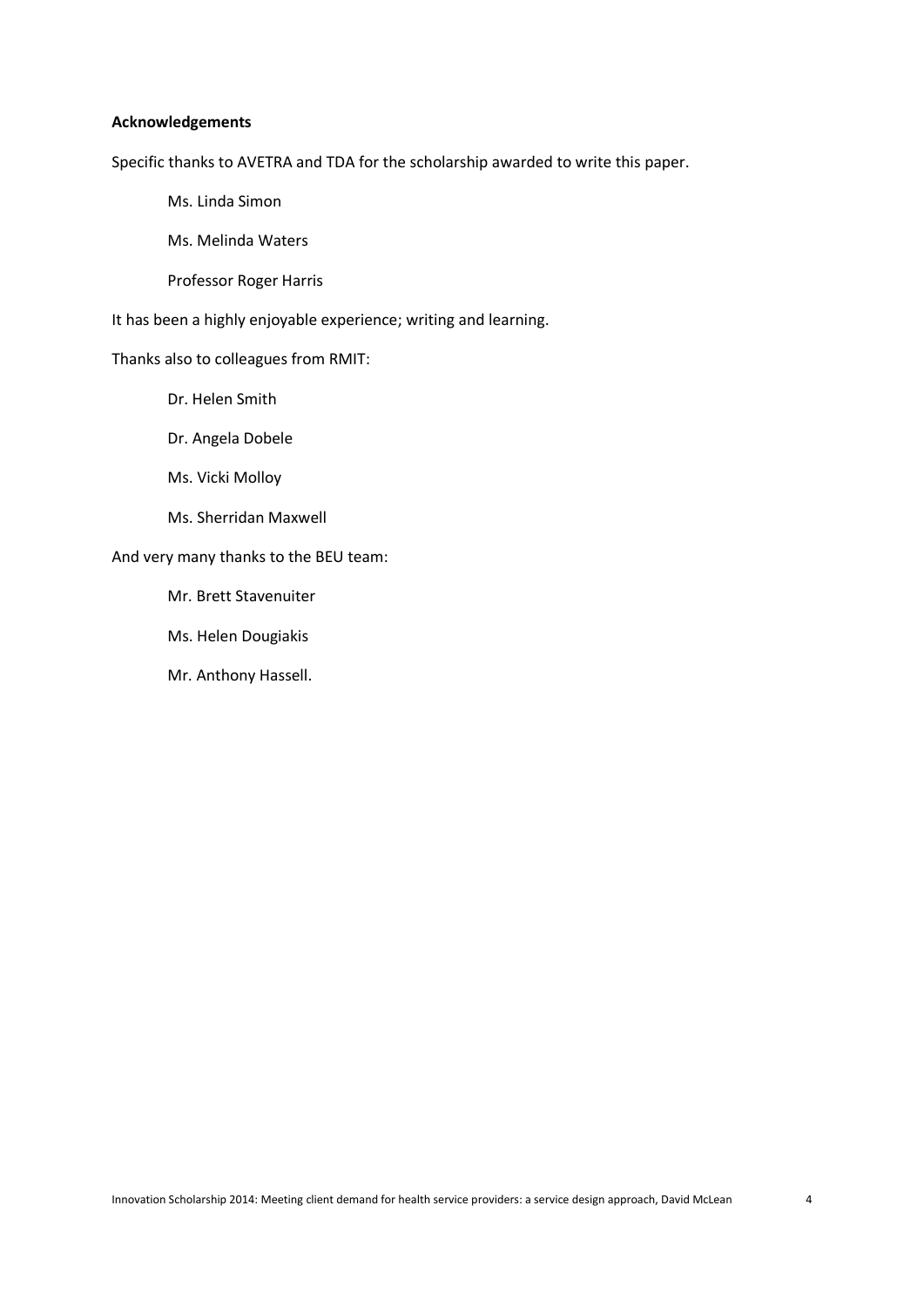# **Contents**

| An instance of radical innovation: the National Disability Insurance Scheme  18 |  |
|---------------------------------------------------------------------------------|--|
|                                                                                 |  |
| Future skill needs in the Community Services and Health Industry 22             |  |
|                                                                                 |  |
|                                                                                 |  |
|                                                                                 |  |
|                                                                                 |  |
|                                                                                 |  |
|                                                                                 |  |
|                                                                                 |  |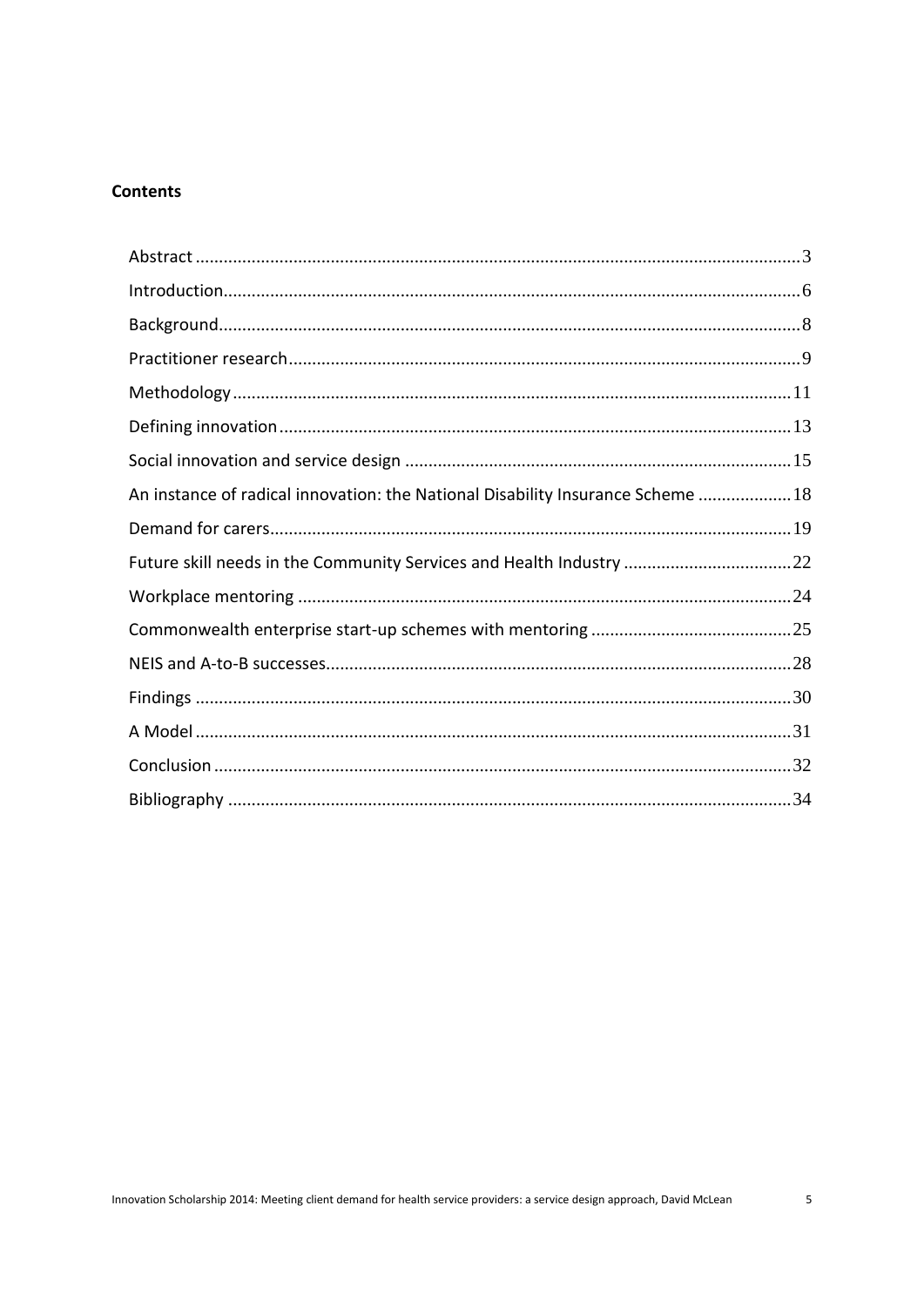# <span id="page-5-0"></span>**Introduction**

The research presented in this paper defines an innovative approach to training for a specific need in the Community Services and Health Industry (CS&HI). The focus will not be on the development of core technical skills for those filling a growth in demand for carers in the CS&HI, but is a justification of the need for a transformative post-training solution for developing the business management and client service skills of carers. The justification for this innovation is constructed around the changing relationship between carers and their clients under new funding and regulatory conditions shaped by Australia's National Disability Insurance Scheme (NDIS). The change in service provision warrants a service design approach that looks to develop a considered and flexible solution centred on the clients' needs and expectations (Snelders, Garde–[Perik & Secomandi 2014\)](#page-36-0). Clients' experiences and needs are important considerations as health care providers actively change their service delivery models to incorporate greater focus on individual needs and design efficiencies [\(Ben-Tovim et al. 2008a;](#page-33-1) [Greenhalgh et al. 2004\)](#page-34-0).

The improvements in service provision have many drivers, workflows, incident reports [\(Ben-Tovim et al. 2008b\)](#page-33-2), competition and specifically in the case of this research, policy driven changes to funding for the delivery of disability care services. User-choice funding is a key component of the NDIS where clients of disability services can make personal decisions on who provides the services they require, many of which will be delivered in their home [\(Commonwealth of Australia 2013\)](#page-33-3). Based on similar user-choice models implemented in Canada [\(Chenoweth & Clements 2009\)](#page-33-4) and the UK [\(Glendinning et al. 2008\)](#page-34-1), many individual carers may end up working directly for the client and not for established institutional health care providers. The change to how care is funded through the userchoice model promotes two issues. Firstly, there will likely be an increase in the demand for carers which will mean an increase in the training demand to develop the core technical skills required for CS&HI workers. Secondly, the skill base of carers may need development of a broader range of service delivery and small business skills.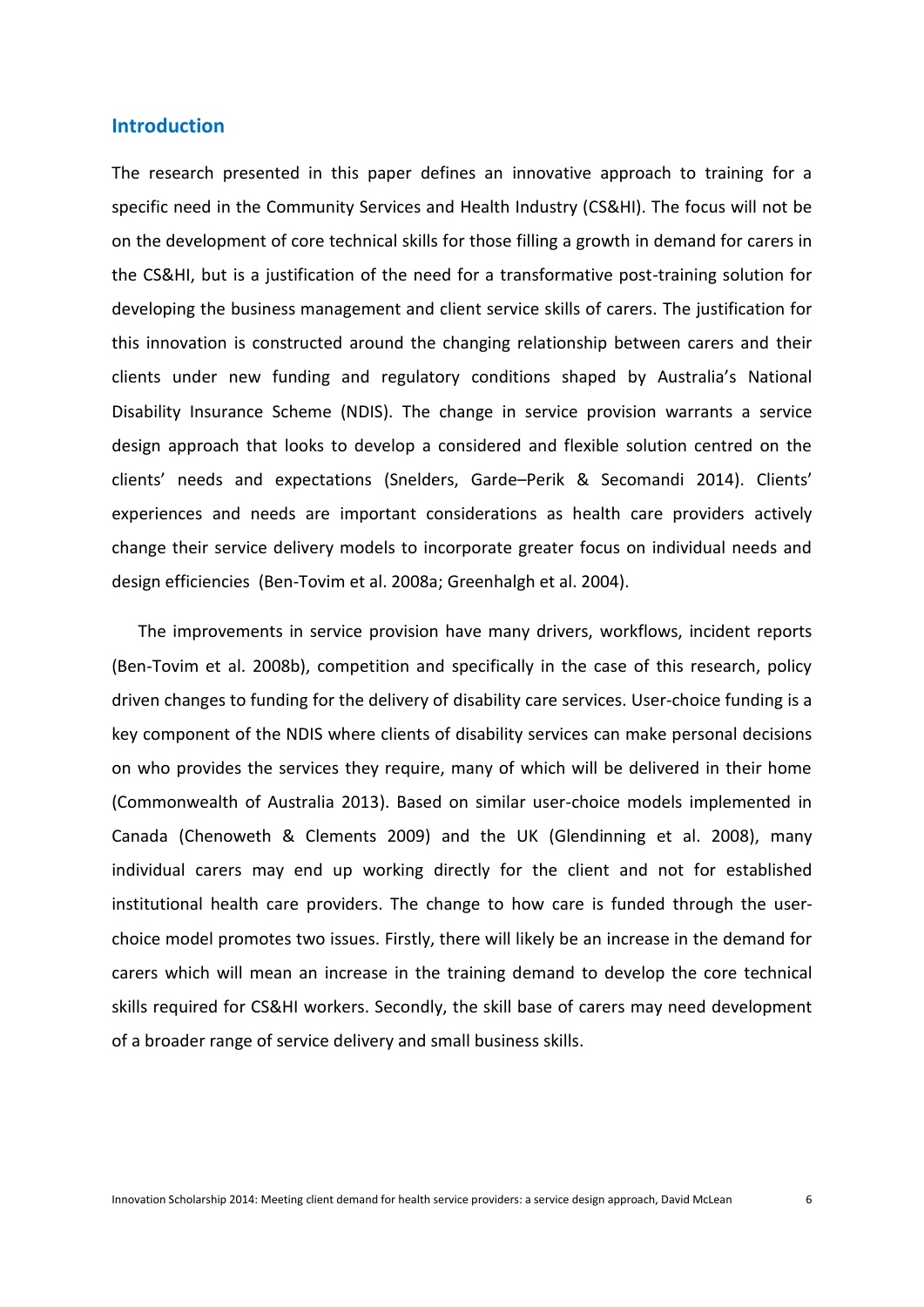In research on innovative models of training delivery to meet skills shortages in the health care sector, Kilpatrick et al. [\(2007\)](#page-35-0) state that a balance is required between two areas of need, the short term and the medium to long term. Training provides a short-term solution to skills shortages but medium to long term solutions require job-redesign and cooperation between training providers, industry and the government to ensure longevity of employment in the area of need.

The cooperation of all stakeholders in the change process ensures an alignment of resources that will support and underpin the durability of innovative change. Direct technical skill training is often too narrow and may not provide graduates with sufficient skills where job-redesign and changes in funding have occurred. In any service (re)design process the investment into innovative practice requires continuous input and monitoring from all stakeholders to ensure that the aims and outcomes of job-redesign are met. Questions consistently need to be asked in regards to innovation and changes in jobredesign: what is actually trying to be achieved and how can it be enabled and sustained? [\(Mortati & Villari 2014\)](#page-35-1). Job re-design is something more than a simple reclassification of a job-role and looks to developing new systems and support around a specified need driven by technological or social innovation [\(Klein 2008\)](#page-35-2). To be most effective the cooperation of training providers, industry and the government is required for the (re)design of a fit-for purpose solution that meets an identifiable need with the solution driven by evidence-based decision making [\(Kilpatrick et al. 2007\)](#page-35-0).

Evidence presented throughout this paper addresses the need for a medium to long term approach by arguing a new model for how training providers, industry and the government can respond to both the needs of care providers and their clients. The main argument will be centred on how small business training, mentoring and funding can be designed to meet the growing need for disability carers working in a changed funding environment

The solution proposed to address the medium- to long-term need will not suggest a model unfamiliar to the vocational education and training sector; it will propose an innovative solution based on an existing scheme that develops additional value-added skills in graduates of vocational qualifications. The foundation for exploring an innovative solution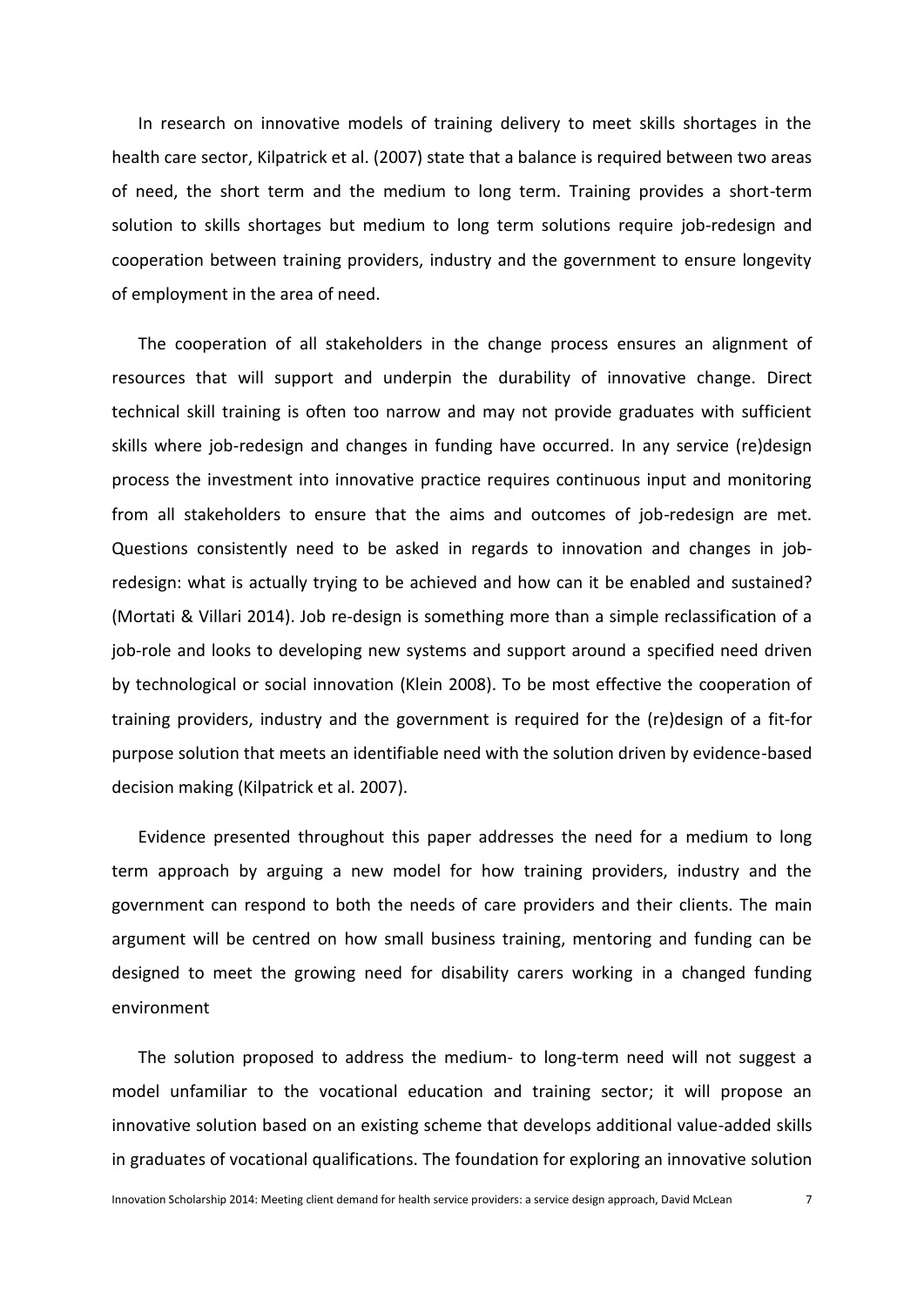is drawn from two Commonwealth Government-funded enterprise development schemes. These are the New Enterprise Investment Scheme (NEIS) and Apprenticeship to Business Owner (A-to-B). These two schemes provide funded enterprise development training supported by a structured mentoring component that increases the business startup's chances of success. The NEIS is broad in the type of business startups it will support. The Ato-B scheme is narrower in that it supports start-ups in a more specific field. The model proposed in this paper essentially narrows the focus further and will justify the need to provide a funded enterprise development scheme inclusive of mentoring for disability carers.

# <span id="page-7-0"></span>**Background**

The research detailed in this paper was jointly funded through a scholarship by the Australian Vocational Education and Training Research Association (AVETRA) and TAFE Directors Australia (TDA). The aim of the scholarship is to enable an early career researcher employed in a practitioner's role within the Australian Technical and Further Education (TAFE) sector to undertake research in an area of potential innovation within vocational education and training. The decision to preference a vocational education and training practitioner located in the TAFE sector suggests some value or perspective that a practitioner can bring to the research; an innovation suggested by observations and connections made by an individual who is active in a changing and an increasingly competitive sector [\(Seddon 2008\)](#page-36-1). The value of practitioner research is framed by Costley and Armsby:

The macro- and micro-organisational and individual influences on the design of a practitioner-led research and development project interweave and affect each other to form a rich picture. By investigating emergent issues, some of the important implications of this rich picture are informing. [\(2007, p.133\)](#page-33-5).

From a practitioners' perspective the macro-organisational influences would be those of policy changes, the business environment, the impact of globalisation and the strategic direction of an institute or business. These four factors influence the micro-organisational and operational decisions developed and implemented by practitioners. Many of the macro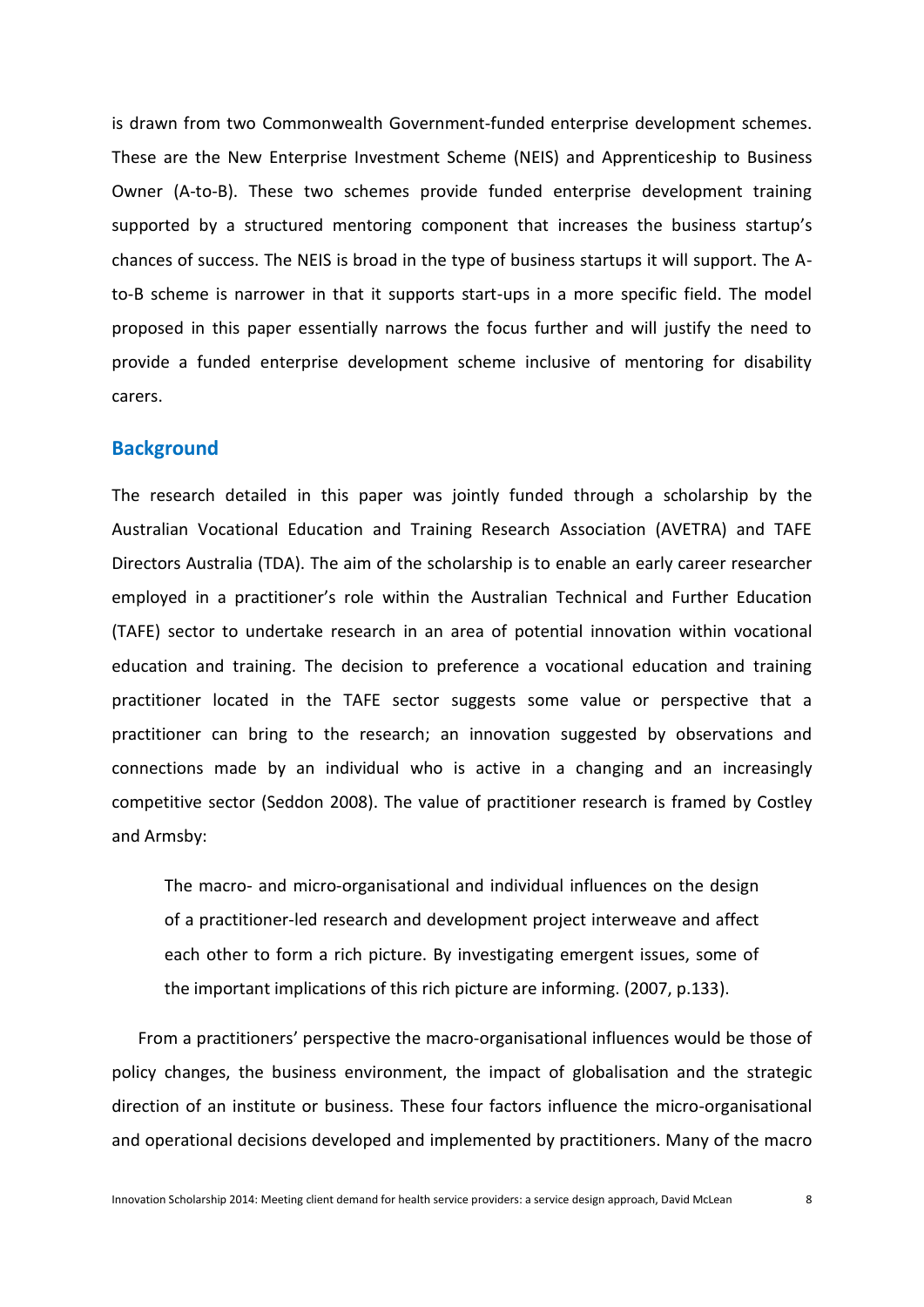influences are distilled into business intelligence that is provided to the sector for the development of new and emerging skill needs. One current and macro influence is the longer lived and ageing Australian population that is generating growth in the demand for aged carers employed in the CS&HI.

At a micro-level there are significant business opportunities for training providers that want to develop educational opportunities or innovative training products to meet growing demand for skilled workers in the CS&HI [\(Community Services Health and Industry Skills](#page-33-6)  [Council 2014\)](#page-33-6). The pursuit of these opportunities, the development of training models and the management of delivery solutions are where micro-organisational knowledge resides. It is the blend of macro- and micro-organisational influences encountered as a practitioner that have shaped this research.

# <span id="page-8-0"></span>**Practitioner research**

In my current role I have managerial oversight for RMIT's Business Enterprise Unit (BEU). The BEU is part of the College of Business and sits within the School of Vocational Business Education (formally Business TAFE). My observations as a practitioner are that the BEU offers something quite different in relation to the general business of vocational education and training. Whereas most vocational education is targeted at skill development for a specific titled job role the BEU delivers something broader; self-employment is the vocational outcome. The Certificate IV in Small Business Management is the core qualification offered in a range of different programs, each with variations in funding and student eligibility. At the heart of the learning experience is development and implementation of a business plan. Funding often extends engagement with the student beyond assessment for the qualification and onto a mentoring arrangement for the first 12 months of enterprise operations. The key measures of success for enterprise development programs often do not end with the completion of a qualification but continue on with the establishment of a business with the full measure of success being its durability over time

Training and assessment in enterprise programs usually include a robust mentoring component that is designed to produce successful enterprise development outcomes. This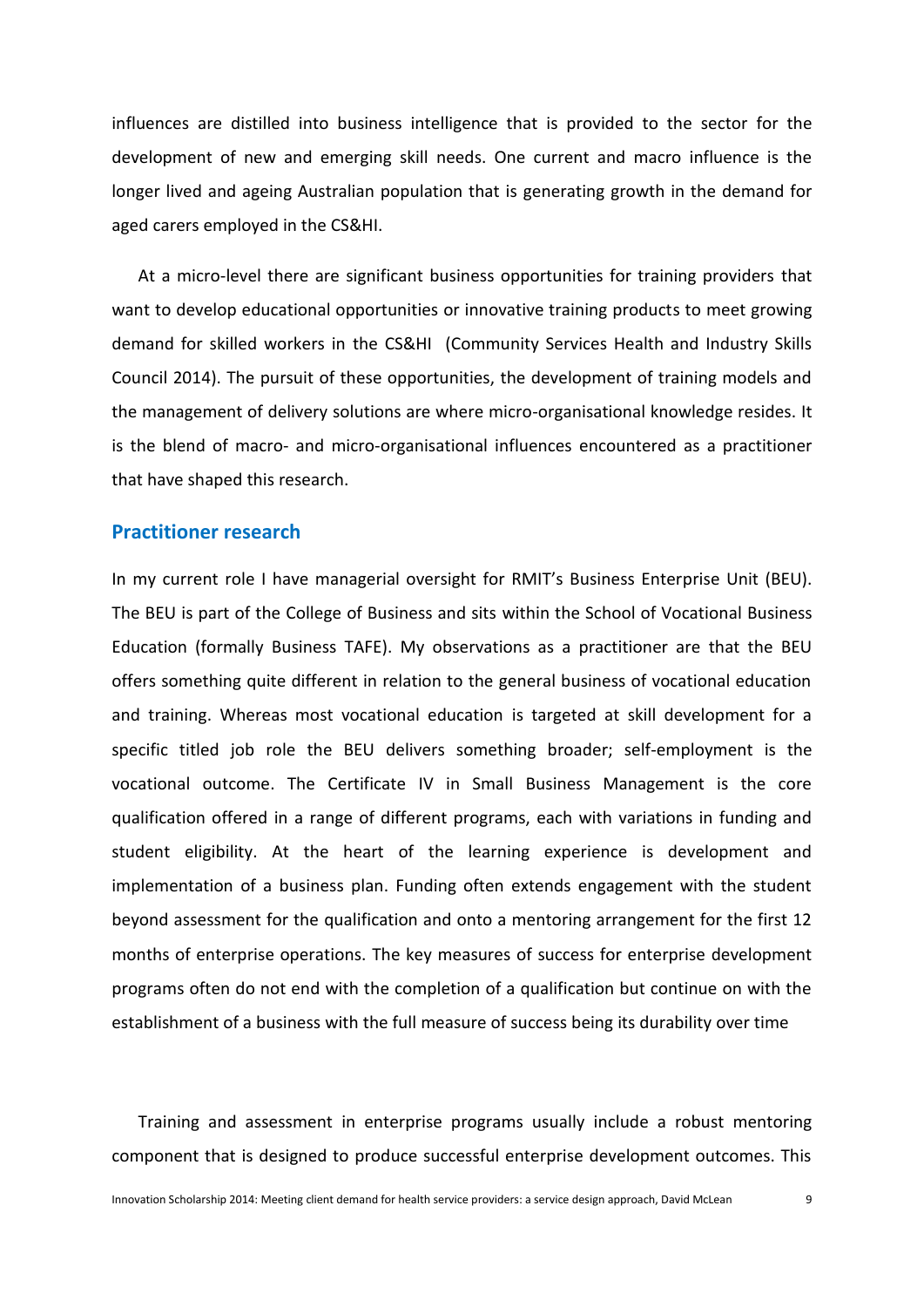style of program design pays out a broader range of outcomes to institutional stakeholders and participants. Not only is training provided but an enterprise is developed with all the potential that has for growth and the employment of others. To ensure a high level of success mentoring is provided to participants to further ensure that the investment in training is given every opportunity to succeed. The success rates reported in NEIS programs have been high for a number of years, not only the issuing of qualifications but the establishment of enterprises which in many instances grow to be employers [\(Crooks,](#page-33-7)  [Cameron & Asgari 2008;](#page-33-7) [Dockery 2002\)](#page-34-2). As a practitioner it is of interest to me how the successful features of funded enterprise development programs can be applied to other contexts. It is that practitioner observation that resonated with the research guidelines for the scholarship:

This initiative…aims to foster innovation in industry workforce development initiatives…investigate innovative ways to meet new and emerging skill needs through projects in industry or community settings. The outcomes will inform new practices and/or partnerships models for TAFE and specific industry/community sectors…to position TAFE in a competitive training market through research into producing high quality and work-ready graduates [\(TAFE Directors Australia/AVETRA 2014, p. 1\)](#page-36-2).

Keywords and phrases from the above statement resonate strongly with the everyday work that I do. They are *innovation*, *workforce development*, *emerging skill needs*, *new practices, partnership models*, *industry/community* and *high quality work ready graduates*. All of these terms or phrases define the modern competitive and responsive nature of vocational education and training in Australia and connect throughout this paper. The highlighted terms would be familiar to all leaders and managers in the vocational education and training sector. In recent years vocational education and training has by necessity become rich with innovative practice driven chiefly by competition and changes to funding criteria [\(Seddon 2008\)](#page-36-1).

Competition in the vocational education and training sector has occurred chiefly through policy shifts that have enabled broader access to government funding, thus enabling the growth of private registered training organisations (RTO). The change over time from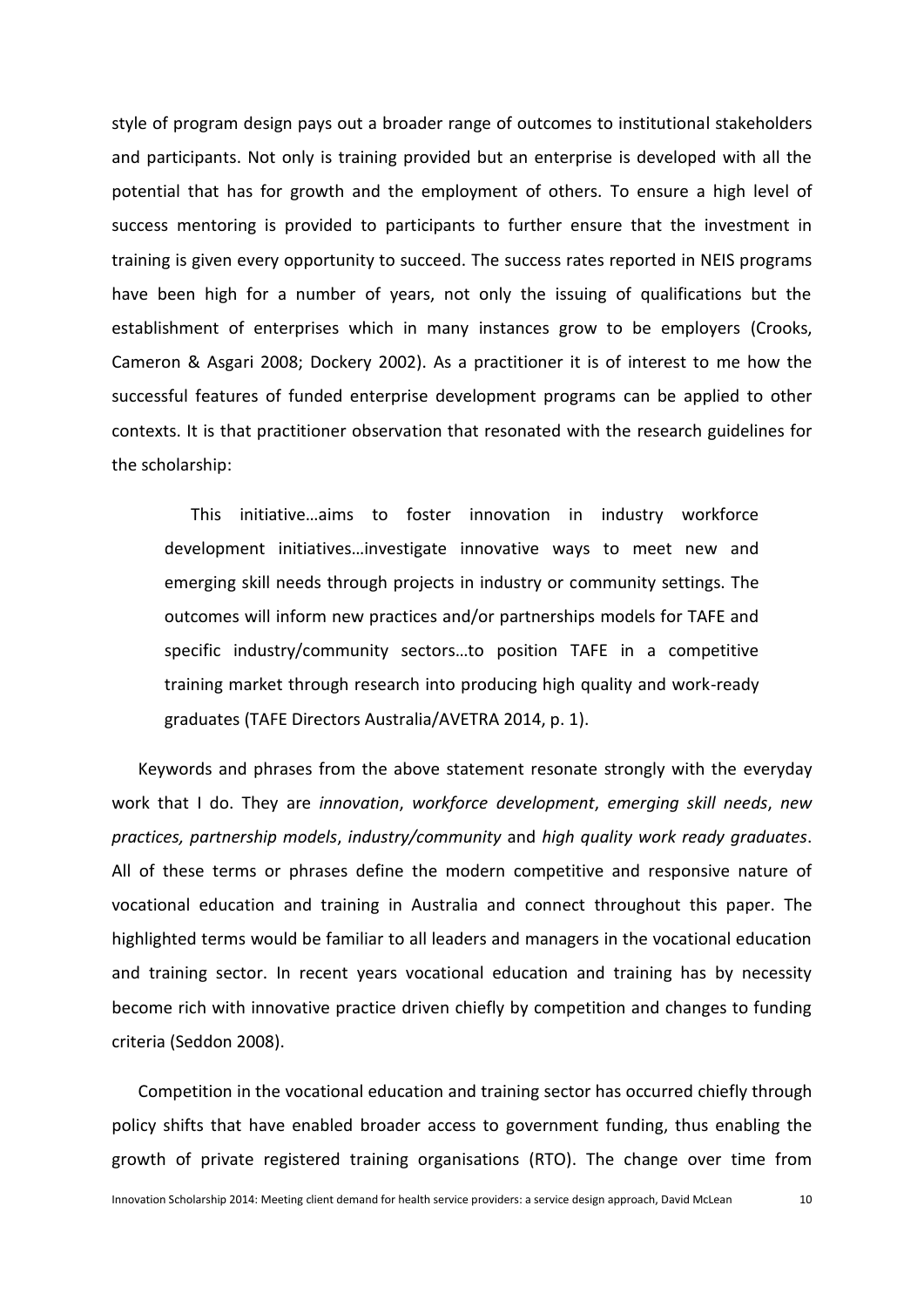centralised public provision of skills training to a public private model has been driven by a series of complex interconnected issues. The most significant driver of change in recent years has been globalisation and the growth of free trade and access to international competitive markets [\(Shah & Burke 2006\)](#page-36-3). A human capital development strategy has led to changes across the vocational education and training sector as international competiveness and skill shortage concerns are addressed by changes in state and federal government policies [\(Quiggin 1999\)](#page-36-4). This phenomenon has had a significant influence on vocational education and training, specifically the ongoing need for skills development and the maintenance of those skills in the development of lifelong learning [\(Edwards & Usher 2001;](#page-34-3) [Van Der Linde 2008\)](#page-36-5). Policy changes, reductions in public funding, open training markets and responsive delivery models have led to a variety of transformative and transactional change [\(Hyde, Clayton & Booth 2004\)](#page-34-4). Workplace assessment, online learning, recognition of prior learning and the rise of private registered training organisations have all required significant service redesign and innovation within the vocational education and training sector [\(Curtin, Stanwick & Beddie 2011\)](#page-34-5). In many cases it has been essential to adapt and develop innovative delivery models or lose out to a competitor. It is both the necessity born from competition and the adaptability of new practices that lead to the development of broad ranging innovations in the vocational education and training sector [\(Organisation for](#page-35-3)  [Economic Co-operation and Development 2009\)](#page-35-3).

Amidst these changes, the primary aim of vocational education and training remains the same; provide education to individuals to allow them to participate in the Australian workforce at an entry level or to up-skill or meet the challenge of job-redesign. Job-redesign is the focus of the innovative model proposed in this paper. A model that meets the key aims of the AVETRA/TDA scholarship brief - that is, an innovative training model that produces *quality work ready graduates.* This paper sets out how that can be achieved in the CS&HI by proposing new models of work created by the social innovation inherent in the NDIS.

# <span id="page-10-0"></span>**Methodology**

Practitioner-based research is in itself an innovative initiative to exploring and developing innovative workforce development. As discussed by Costley and Armsby [\(2007\)](#page-33-5) the nature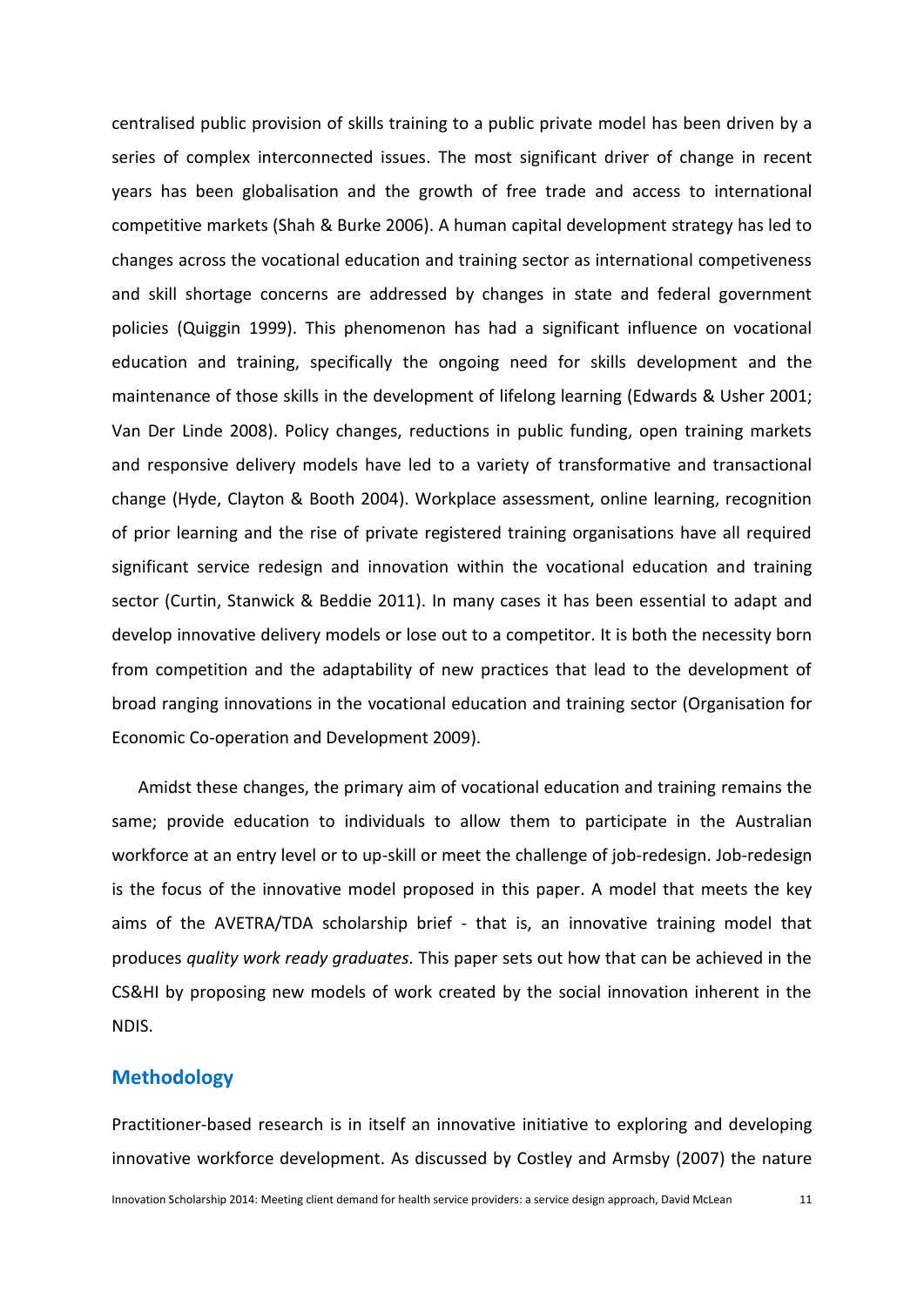of practitioner-based research does present some epistemological and methodological challenges but also some opportunities in regards to the research produced:

Practitioner-led research and development, with its own epistemologies and hybrid methodologies, draws upon existing methodological frameworks but rarely uses them in their pure form. [\(Costley & Armsby 2007, p. 133\)](#page-33-5)

The challenges are generally around the conventions and expectations of how discipline knowledge is constructed. The opportunities offered by practitioner research are the insights and understanding experienced at an operational level and the potential that brings to viewing problems in a new or different way. While the methodologies used in this paper are indeed hybrid they are largely viewed through a sociological lens. The key research question is how can a significant social innovation be supported through a specialised training program to succeed and improve the wellbeing of a large number of potentially marginalised people? An innovative approach to research is being undertaken to provide an innovative solution to a social need.

Innovation is at the heart of this research, a term that "…has shown itself to be a slippery construct – in fact, chameleon-like, adapting its meaning according to time, place and economic circumstances, and who is defining the term" [\(Curtin, Stanwick & Beddie 2011, p.](#page-34-5)  [10\)](#page-34-5). What may add to that slipperiness is that the aim here is not to analyse an existing innovation but to develop an evidenced-based argument for the production of an innovative training product to address emerging skill needs and produce high quality, work-ready graduates. The argument that justifies the need for an enterprise training model for disability carers will be constructed from two sources of data. The first source of data is a literature review that frames the need for a different approach to the funding and training of disability carers. It also details features of two programs that offer a solution to the need. That will be achieved by categorising the literature in relation to the core components of the argument.

- a. Innovation and vocational education and training
- b. The NDIS as social innovation
- c. Social innovation and service design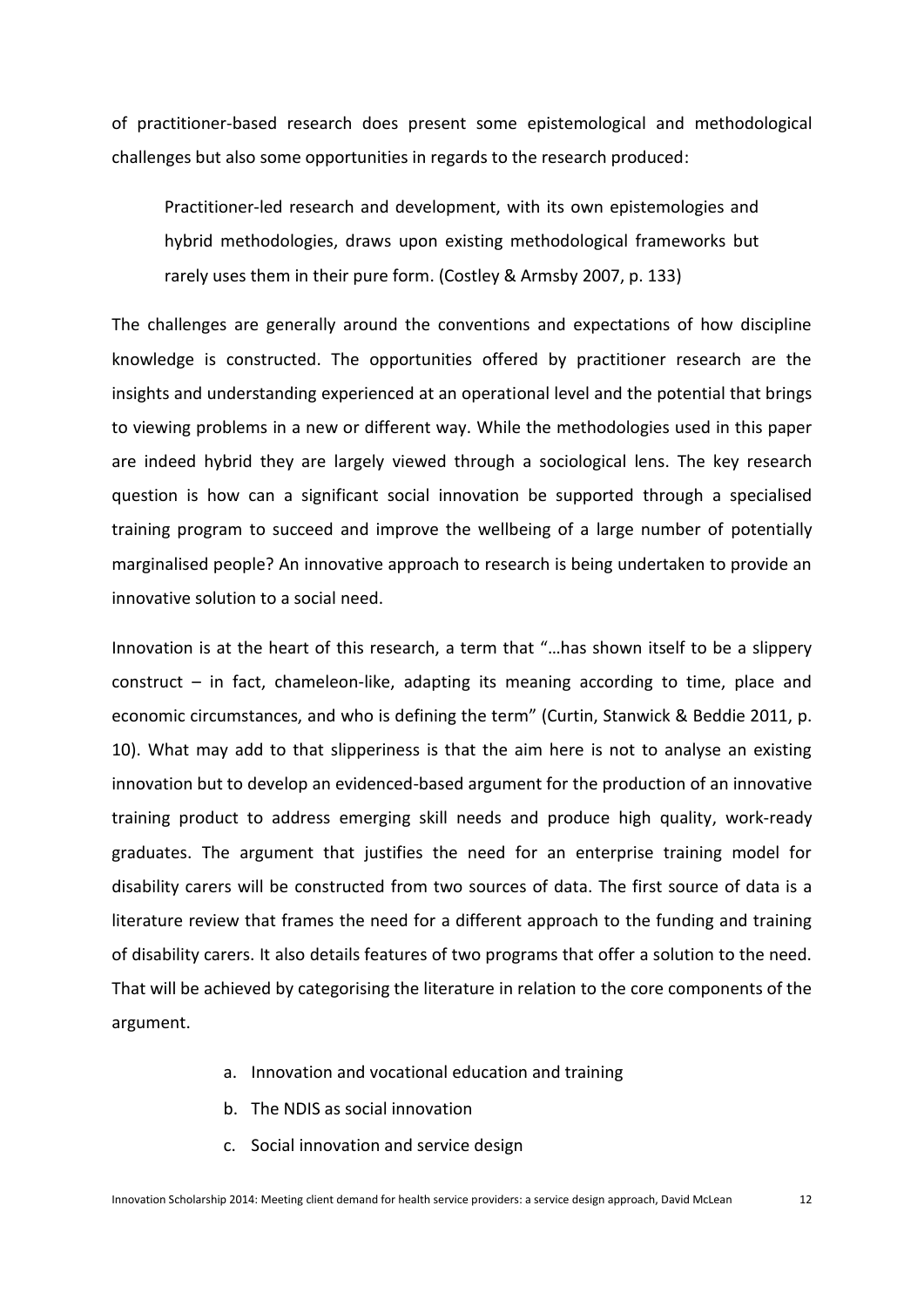- d. The growth in demand for carers
- e. The nature of Commonwealth funded Enterprise Development Programs, specifically the New Enterprise Incentive Scheme (NEIS and the Apprenticeship-to-Business Owner (A to B) program.

The second source of evidence is data provided as a case study of RMIT University's Business Enterprise Unit (BEU) that operates a variety of business enterprise initiatives including NEIS and A-to-B. The number of enrolments and success rates of participants in the NEIS and A-to-B programs will be presented and compared with data from national studies of NEIS programs. Both sets of data will inform the design of a specific, innovative, narrowband scheme targeted at developing business skills for disability carers.

# <span id="page-12-0"></span>**Defining innovation**

The term innovation is central to this paper and defines the development of a new idea or process associated with change, competitiveness and improvement [\(Mootee 2013\)](#page-35-4). To help shape the argument that follows, it is necessary to explore the term innovation and consider how it relates to the contemporary vocational education and training sector and to the CS&HI. As stated previously the term innovation is often open to interpretation and in some cases interchangeable with the word invention. Invention more accurately describes the newly developed or imagined, the development of something that has not been seen before, whereas innovation is more closely related to adaptation or modification [\(Curtin,](#page-34-5)  [Stanwick & Beddie 2011\)](#page-34-5). The Organisation for Economic Co-Operation and Development (2005) defines innovation as the following:

*An innovation is the implementation of a new or significantly improved product (good or service), or process, a new marketing method, or a new organisational method in business practices, workplace organisation or external relations [\(p. 46\)](#page-35-5).*

The OECD definition is broad but clearly states innovation can be both tangible (goods) and intangible (services). Innovation's centrality to people suggests that it is social and occurs in a variety of locations and across many different strata of society [\(Hill 2010\)](#page-34-6). With such breadth and depth innovation must also be considered in its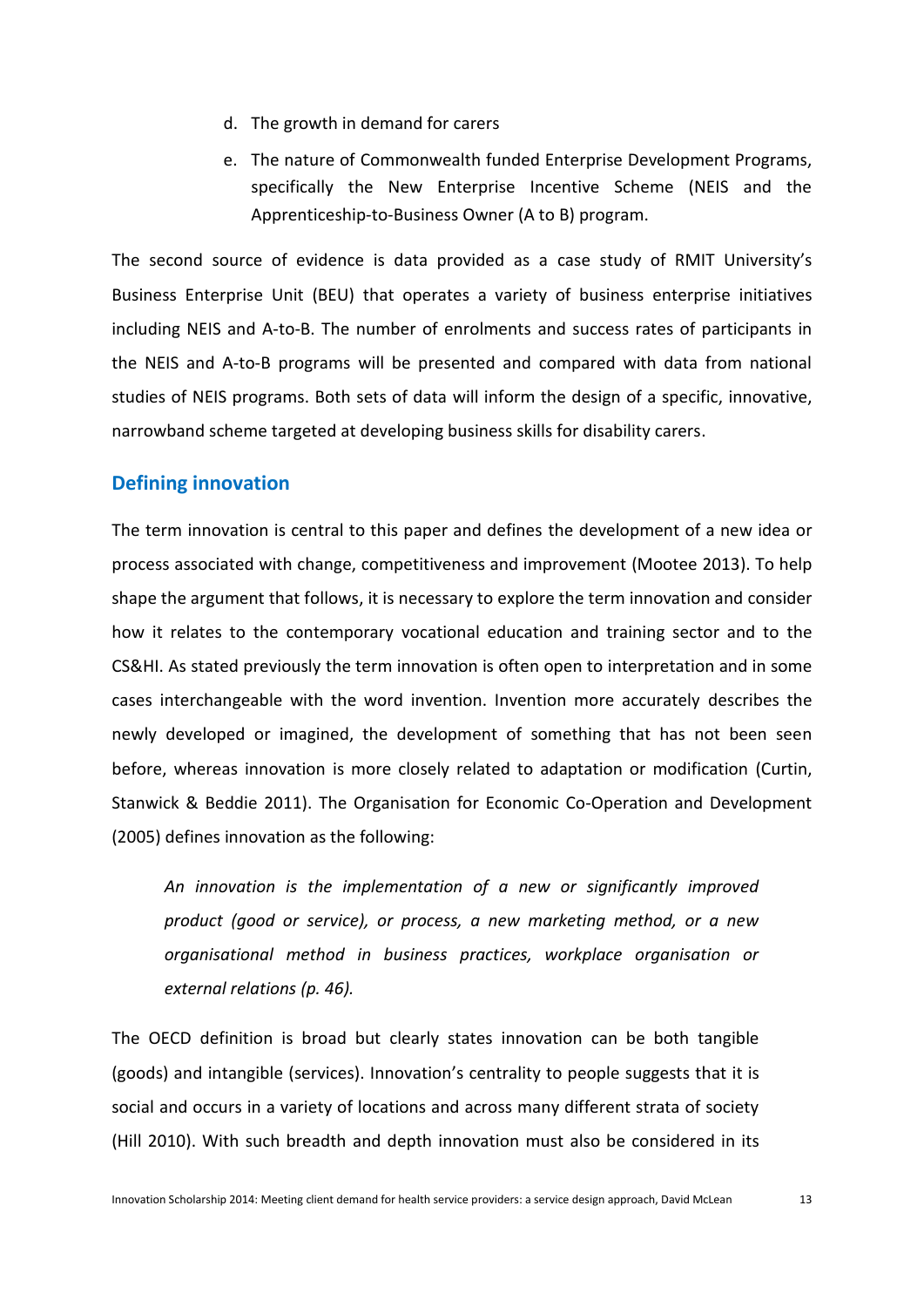scale with large social innovations potentially having a disruptive impact on the way people work and live their lives [\(Seddon 2008\)](#page-36-1). Toner [\(2011\)](#page-36-6) discusses how disruptive radical innovation is generally at a macro level and disturbs existing technological and policy paradigms. Normally only governments or industrial developers of technology are capable of generating and sustaining large-scale, radical innovations that affect significant numbers of people or establish new information systems and technologies [\(Solis 2013\)](#page-36-7). The ripples or effects of radical innovation will often lead to the implementation of incremental innovations where solution-based new practices are developed to address the disruption:

*…incremental innovation is the principal source of productivity growth within firms and the economy as new applications are found for existing technologies and as these technologies undergo gradual optimisation and the scope of their application is extended. [\(Toner 2011, p. 129\)](#page-36-6)*

An incremental innovation then is one of improvement or adaption of an existing solution that is modified or pushed out to remain relevant or functional. Invention is crucial to the development of original solutions but pre-existing models can be modified and applied to new contexts to solve identifiable problems.

Innovation is often dependant on having the components of a product or process already existing and it is the practice of innovation to join and adapt the components to form a new whole [\(Mootee 2013\)](#page-35-4). There are significant efficiencies in working this way, least of all cost effectiveness and reduced timelines. The other benefit is access to data that can provide evidence of the surety of existing methods and processes. The capability to connect interacting parts of a pre-existing system and produce a service improvement that addresses a social transformation would be considered innovative in both practice and design.

*The idea of devising interacting and interconnected parts of a system rather than single elements, and the focus on intangible things as well as tangible ones, is at the centre of the connection between social innovation and service innovation. [\(Mortati & Villari 2014, p. 80\)](#page-35-1)*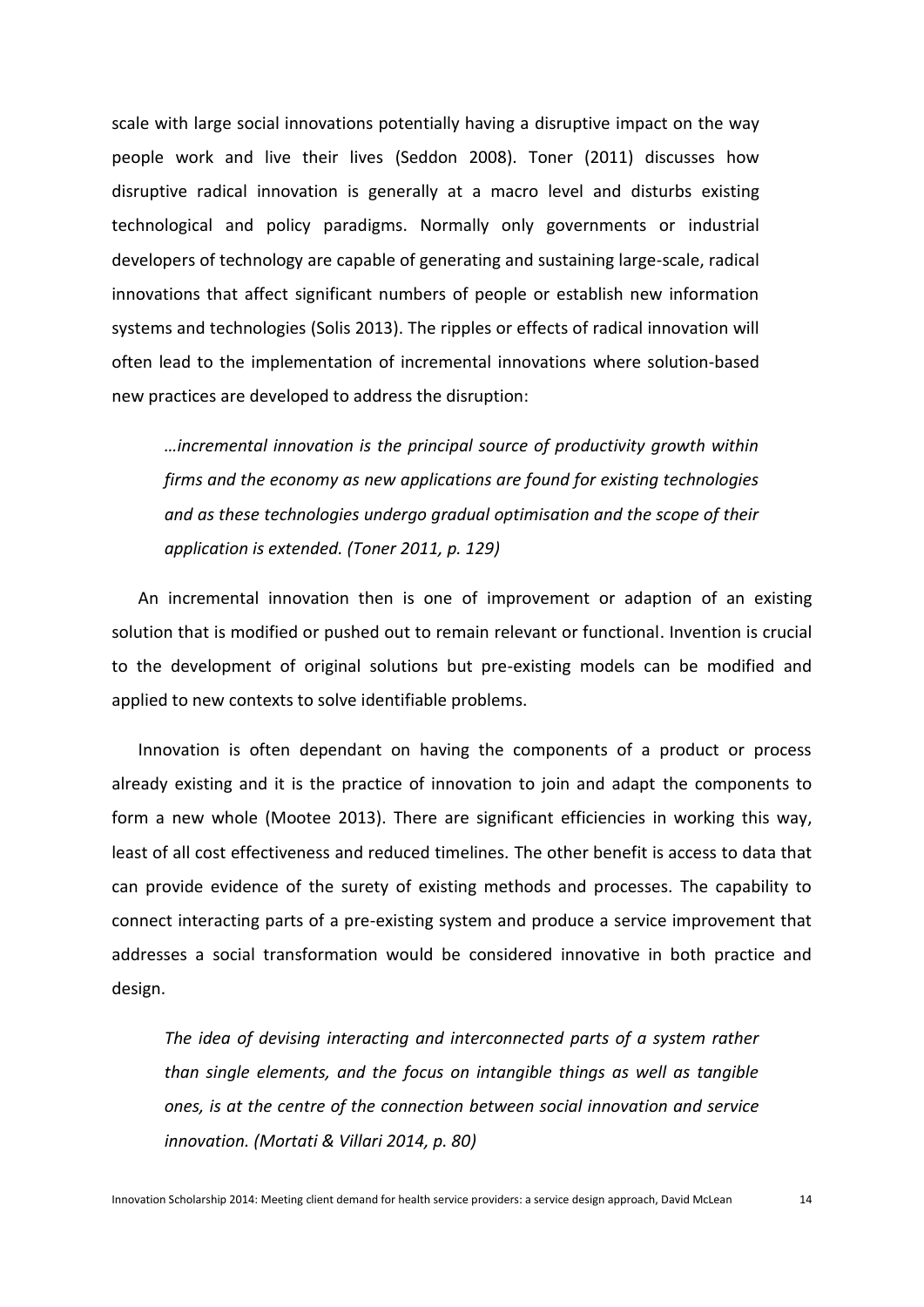In affluent societies there are expectations that innovations will be used not just to produce *technological optimisation* but to improve a range of social needs related to the quality of living such as the environment, health and education [\(Hubert 2010\)](#page-34-7). Social innovation has become an essential part of contemporary society where there is a need to develop "…innovative solutions and new forms of organisation and interactions to tackle social issues" (Hubert 2010, p. 25). Social innovations that develop new services or create broader more efficient systems for people are intangible in nature – there is no manufactured object. In a post-industrial world where there are significant numbers of knowledge and service workers there are needs for social innovations [\(Hubert 2010\)](#page-34-7) that "…are driven by a social mission, and create value that is at once social and economical" [\(Mortati & Villari 2014, p.80\)](#page-35-1). The interrelationship of social and economic considerations suggests that innovative practices provide the capability to develop balanced and holistic solutions where one aspect does not dominate the other.

*As a consequence of societal transformation such as economic development and technological specialisation, the labour market and work environments are changing rapidly. These changes are particularly relevant for vocational colleges because they are expected to prepare students for future jobs, Vocational colleges function as link between the general educational system and the labour market. [\(Messmann & Mulder 2011, p 64\)](#page-35-6)*

While it will be experts in the fields of health care and community services that will drive larger radical innovations in the development and delivery of services to their clients [\(Ben-](#page-33-2)[Tovim et al. 2008b\)](#page-33-2), the vocational education sector can also innovate to provide the necessary skills for maintained successful self-employment in the sector by interconnecting parts of an existing solution (social) to the needs of another (economical). The vocational education and training sector has the capability to respond to social need and develop innovations that provide a functional solution to change that has occurred on a macro scale.

# <span id="page-14-0"></span>**Social innovation and service design**

An enabler of social innovation is service design. Service design is a new and growing discipline and is drawn from the field of design. The interrelationship between service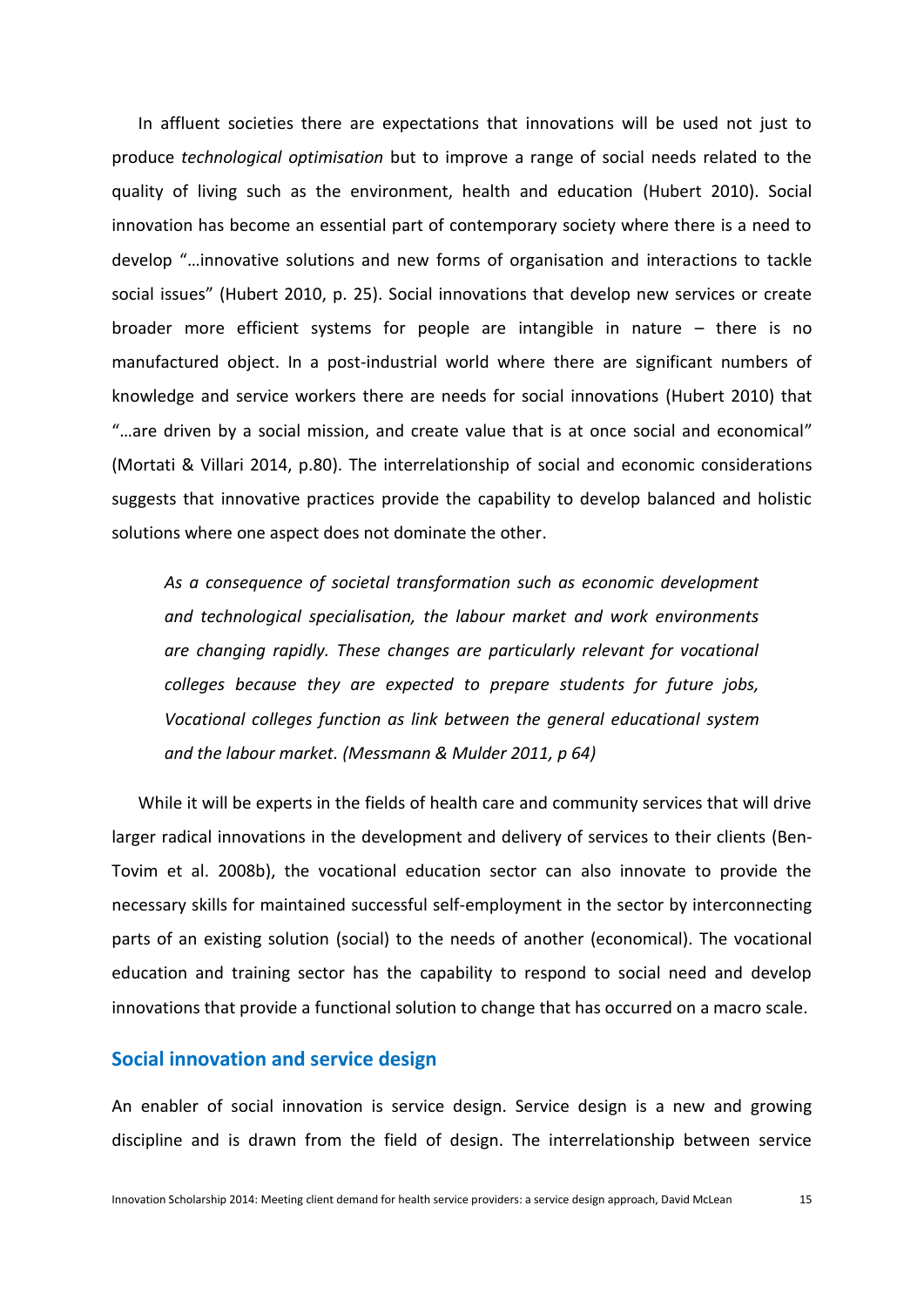provision and service design is essentially the same as consumerism and product design. A specific need is met through a planned and considered approach to a solution. The inputs that go into the development of a design solution are also the same: observation, prototyping and production with the client/customer needs at the forefront of solution development [\(Stickdorn & Schneider 2011\)](#page-36-8):

*…design practices linked to the service field have recently paid increasing attention to social issues and human-centred concerns, to the importance of devising relationships, to the development of practices to aid citizen participation, and to systemic interventions. Design seems to be moving closer to social innovation linking with its key characteristics at multiple levels. [\(Mortati & Villari 2014, p. 81\)](#page-35-1)*

By putting people at the centre of service design the focus is on the user experience. A service design solution moves away from organisational or institutional foci to that of the individual [\(Polaine, Reason & Løvlie 2013\)](#page-35-7). That approach is a specific challenge in large bureaucracies where most systems are developed to meet organisational needs and structures as opposed to the service needs of individuals. In these environments the manyto-one relationship has dominated rather than a one-to-many. As social innovations differ from technical innovations, in that they are generally intangible, referencing inter-human interaction and the user's need and experience becomes hugely important to how design can improve the delivery of services [\(Polaine, Reason & Løvlie 2013\)](#page-35-7).

People will always be at the centre of any health service provision. If there are large system problems in health provision then service design may be the methodology that provides a way to solve those problems. The NDIS with its emphasis on empowering and improving the care of citizens with disabilities must be considered a social innovation. The scope of the change is large with not only the economic challenge in implementing a full nationwide rollout but the fact that change is being made in a sector that is large and complex [\(Greenhalgh et al. 2004\)](#page-34-0).

*The health care field is exemplar for the complex and networked nature of systemic change. This makes systemic social innovation slower and more*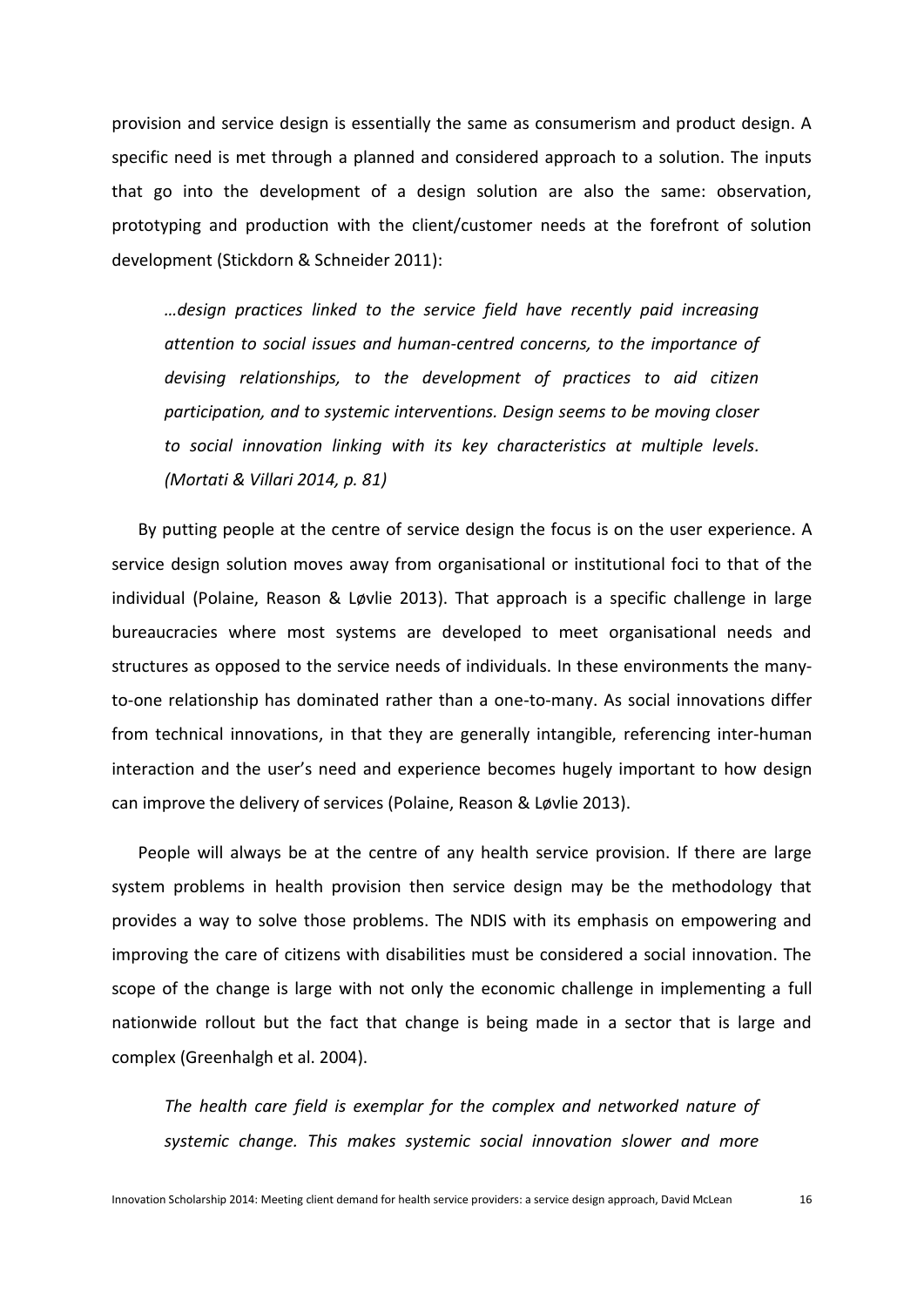*difficult to be achieved, as constraints are higher in number. Moreover, combinations involve changes in technologies and behaviours, structures, and processes, which are more difficult to be shifted, as they tend to organise around current interests to maintain a status quo. (Mortati & Villari 2014, p. 85)*

The status quo for aged care and disability workers would be to continue working in an industry that reports high levels of casualisation and low wages. For employers it is adjusting to the disruption of the funding model and working out how they continue to function in a user-choice model which may include different relationships and collaborations with care workers. It could be expected that a smaller, targeted innovative approach designed specifically to solve one challenge in the large and complex roll out of the NDIS would contribute to the whole of change in the CS&HI.

*Social innovations are innovations that are social in both their ends and their means. Specifically, we define social innovations as new ideas (products, services and models) that simultaneously meet social needs (more effectively than alternatives) and create new social relationships or collaborations. They are innovations that are not only good for society but also enhance society's capacity to act. [\(Hubert 2010, p. 7\)](#page-34-7)*

The broader social relationships to be considered are those between carer and client and the collaborative relationship between vocational education providers and the government. The principles of service design are relevant to the CS&HI and with its human-centred design approach ideally suited for exploring the new relationships between care provider and client (Donetto et al. 2014).

The challenge of change in the health sector as well as the challenge to service providers under the NDIS is how to ensure the more radical aspects of the change can be effectively enabled. In a service-based knowledge economy, service design becomes an innovative enabling solution to address the impact of social innovation. The first component of service design resides in the heart of the NDIS: user-choice. The secondary component of service design is 'the how': How can user-choice be enabled to be at its most socially effective?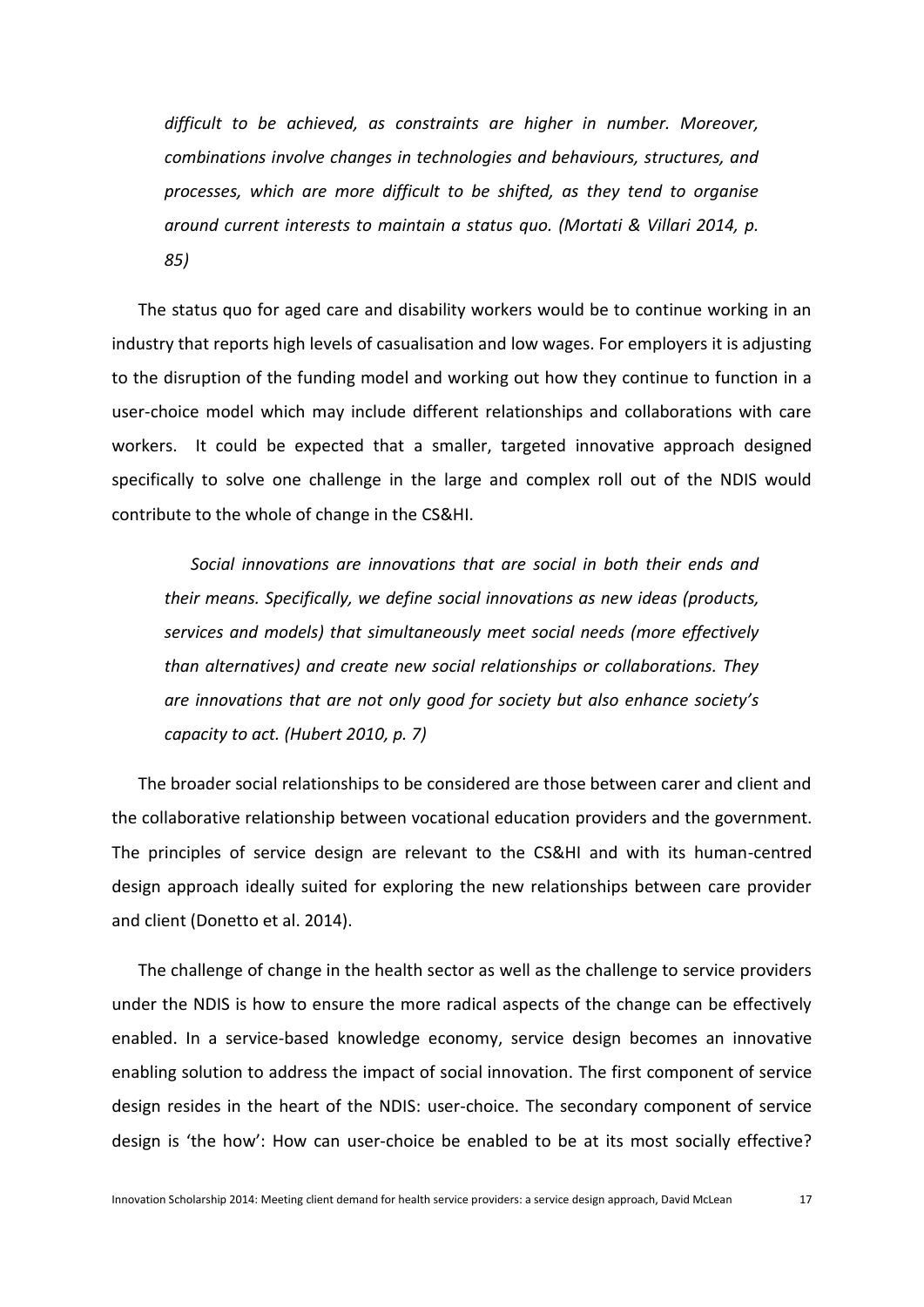From a vocational education and training perspective it is: what skill development can we offer to better enable the service design intentions of the NDIS? A service design approach suggests (Snelders, Garde–[Perik & Secomandi 2014\)](#page-36-0) that there would be little point in continuing to train aged care and disability workers solely to the technical requirements of the job if the way they were employed or could be employed has changed and the way that carers relate to their clients has also changed.

# <span id="page-17-0"></span>**An instance of radical innovation: the National Disability Insurance Scheme**

In 2010 the Australian Federal Labor Government established an inquiry into long-term disability care [\(National Disability Insurance Scheme 2015\)](#page-35-8). The inquiry was undertaken by the Productivity Commission and was known as the *Disability and Care Inquiry into the Establishment of a National Disability Long-term Care and Support Scheme* [\(2011\)](#page-36-9). The NDIS was passed into legislation in 2013 [\(Commonwealth of Australia 2013\)](#page-33-3).

*The Government is committed to finding the best solutions to improve care and support services for people with disability. An exploration of alternative approaches to funding and delivering disability services with a focus on early intervention and long-term care will be an important contribution to the National Disability Strategy. [\(Productivity Commission 2011, p. IV\)](#page-36-9)*

As part of a broad overview of existing solutions the commission looked to user-choice schemes in the UK and Canada. Individuals requiring disability services would be able to make a personal decision on what service agency or provider would deliver the care they required. The need for the user-choice is framed by the following finding that "The current disability support system is underfunded, unfair, fragmented, and inefficient, and gives people with disability little choice and no certainty of access to appropriate supports" [\(Productivity Commission 2011, p. 2\)](#page-36-9). The Productivity Commission (2011) suggested that a self-directed funding model would allow people to:

*…cash out their packages, and subject to a plan and oversight, manage their own disability support needs, including employment of support workers ('selfdirected' funding). Empirical evidence from multiple studies shows that self-*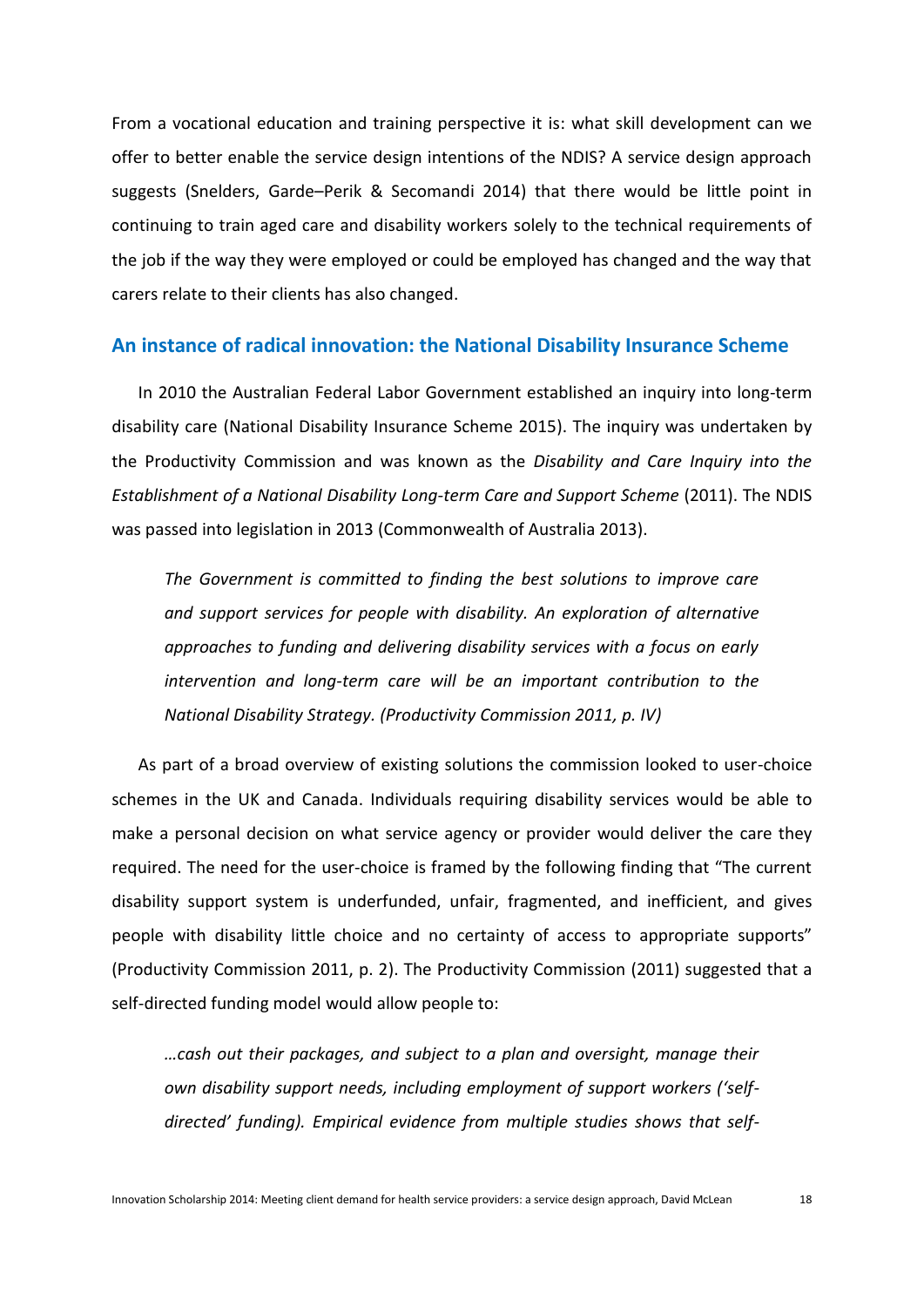*directed funding has significant benefits, but that it also takes time before many people take advantage of it [\(p. 3\)](#page-36-9).*

It was suggested in the Productivity Commission report that any delay in implementing the self-directed or user-choice funding model would occur as cultural change in adjusting to greater self-determination amongst users of disability needs is developed. There would also need to be adjustment by service providers whose business models may be disrupted due to changes in funding and for carers that may want work as contactors or employees of their clients [\(National Disability Services Victoria 2012\)](#page-35-9). Training and information provision was seen as a way to manage the transition and generate a more informed and complete roll-out of the user-choice model [\(Productivity Commission 2011\)](#page-36-9).

# <span id="page-18-0"></span>**Demand for carers**

Prior to the inquiry, it was noted that there was a growing shortage of disability support workers in Australia and the shortages were predicted to increase for some time [\(Precision](#page-35-10)  [Consultancy 2011;](#page-35-10) [Rimfire Resources 2010\)](#page-36-10). The introduction of a National Disability Insurance Scheme would only exacerbate the demand. The Productivity Commission (2011) outlined the nature of the problem.

*The expansion in the disability system will increase the demand for disability support staff. Workforce pressures will also rise as the aged care system expands (and as labour force growth subsides with population ageing). The capacity to provide expanded services will depend on attracting new employees and enabling workers in the system to work longer or more flexible hours if they want to. [\(p. 49\)](#page-36-9)*

Self-employment and contractual work does offer a degree of flexibility to both client and service provider, however it is not without risks to either. The risks most often identified with the user-choice model are the capability of carers operating as a small business or contractor to manage finances, compliance and other associated business skills needed to function as a business or contractor [\(KPMG 2014\)](#page-35-11). For the client it is their responsibility as employers or contractors to meet a range of responsibilities which include safety issues, insurances and other guarantees [\(Cortis et al. 2013\)](#page-33-8). Many of these obstacles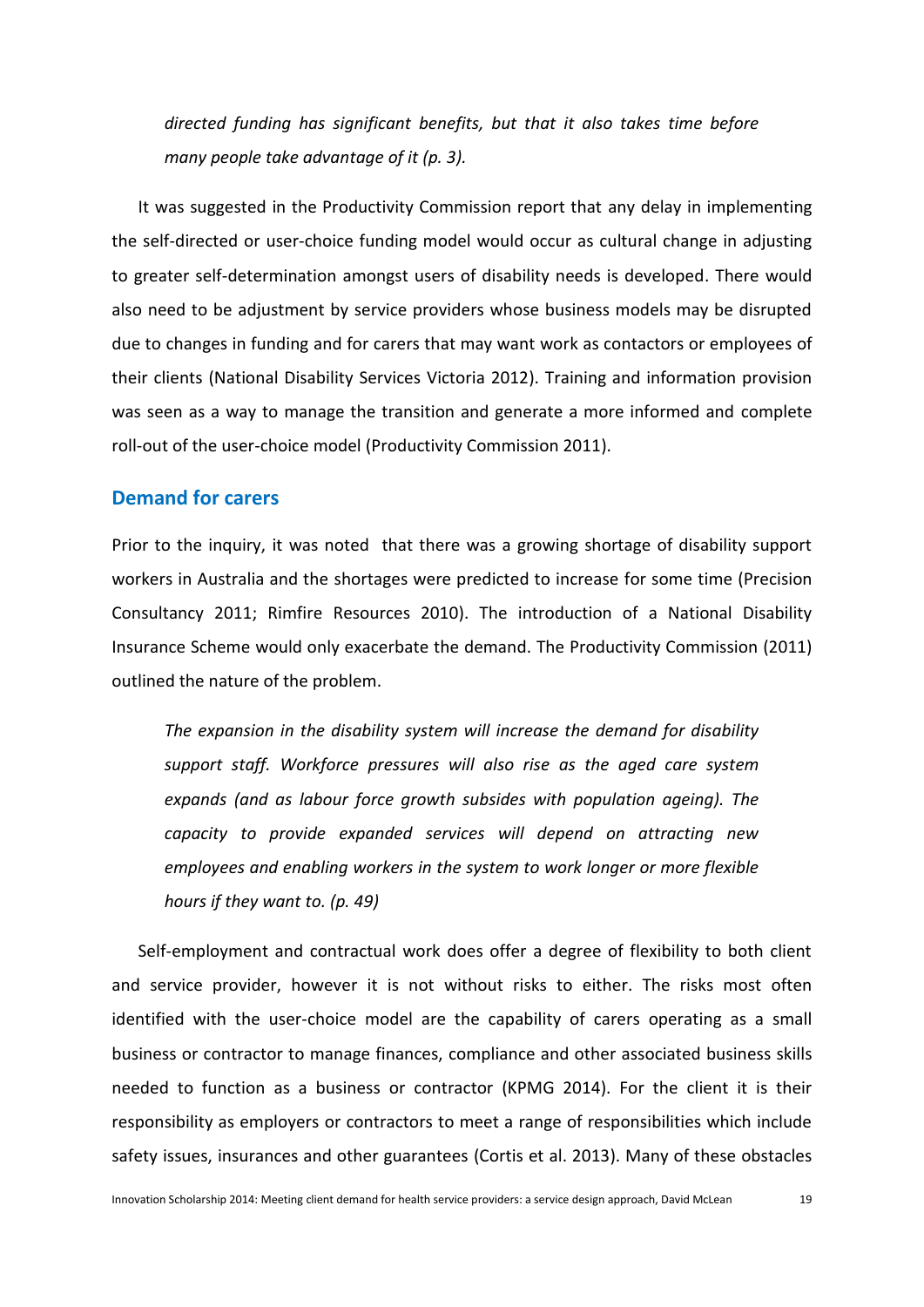could be met with appropriate training for both parties but most significantly the service provider. The risk would best be addressed with investment from federal and state governments into training to ensure the integrity of the user choice model. The Productivity Commission (2011) makes this need clear:

*Where training was unlikely to respond quickly to market signals, the Australian Government should examine the obstacles to training and, if required, provide scholarships and subsidies in areas where impending shortages would undermine quality outcomes for people. [\(p. 50\)](#page-36-9)*

The Productivity Commission's report is quite succinct in that it recommends a proactive and targeted training intervention that will support the need for a greater number of skilled individuals to meet the service demand created by implementing the NDIS. The need for scholarships or subsidies would likely be implemented for core skills or technical training in aged or disability care. However the 'quality outcomes' referred to can be read more broadly than the development of only technical skills. There will also be a need for efficient and manageable service provision under the new funding regime.

*There are significant opportunities for service providers under the NDIS… The amount of funding to disability would be much greater, and there would be strong incentives for innovative practice (with providers as well as people with a disability 'unshackled' from block funding). [\(Productivity Commission 2011,](#page-36-9)  [pp. 51-52\)](#page-36-9)*

As noted above the capability to implement consumer choice will require time for people accessing the services to take full advantage of the privilege. There will be many reasons for this, including but not limited to setting up the bureaucracy to manage the plan and oversight of it, develop workforce capacity to deliver the services and also the mechanisms to employ and pay support workers [\(Cortis et al. 2013\)](#page-33-8). The last point has two perspectives, one about the ability of health consumers to locate reputable and capable support workers, the second about the new health workforce's capability to operate as a contractor or micro business.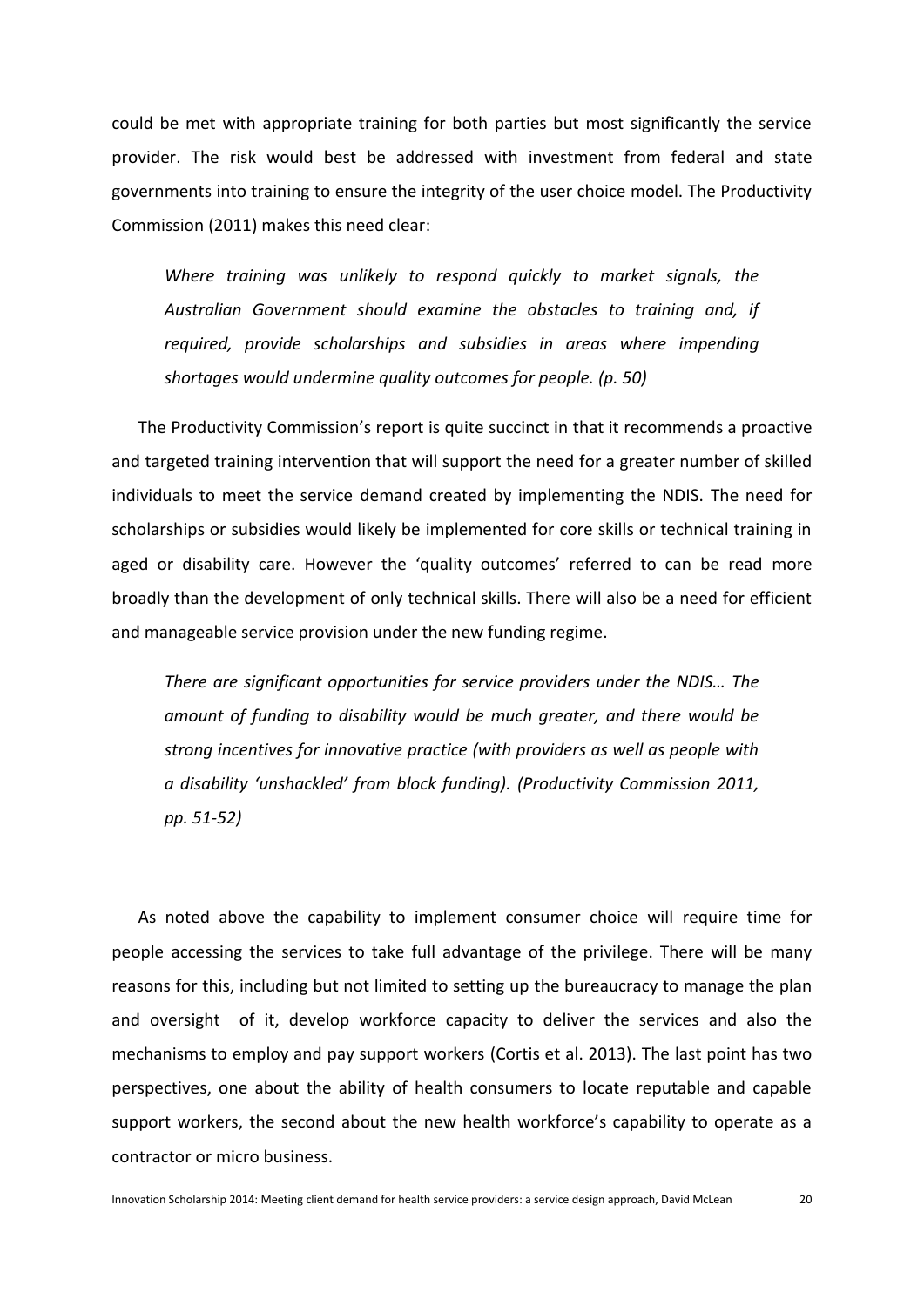The capability of self-employed or contracted workers to provide adequate services under a user-choice model is extensively explored by Cortis et al. [\(2013\)](#page-33-8). The long standing user-choice models employed in rural Western Australia and a pilot program trialled in Victoria [\(National Disability Services Victoria 2012\)](#page-35-9) are compared with the Individual Budgets program from the United Kingdom. The challenges of the user-choice model are explored, and the research discusses the impact that funding changes will have on established well-resourced providers and casts significant doubt about the capability of individual contractors to meet basic levels of service. The new funding model will disturb the current business model of established providers and they may need to restructure their employment and funding models. The complexities of employer and contractual regulations will be a significant impediment to disability clients that will need to ensure any arrangement they enter into does not leave them liable or at risk with the decision they make.

This concern could be addressed with a training model that develops the capability of CS&HI workers to run effectively their own business or enter into contractual arrangements. Cortis et al. [\(2013\)](#page-33-8) note that the Victorian trial that tested contractual arrangements between carers and clients was deemed a success but used a very small sample size. It was also noted that many of trial participants had small business capabilities which may have contributed to the success of the trial [\(National Disability Services Victoria 2012\)](#page-35-9). If financial and contractual skills benefited the success of that model then it can be assumed that rolling out supported small business training for self-employed workers in the sector could be beneficial to the success of the user-choice model.

The NDIS should be considered a significant social change project and as such a different more sustainable approach to developing the contemporary CS&HI workforce needs to be considered. The key metric of success for any training should be the number of people that actually commence employment in their chosen field with sustained application and further skill development in that role [\(Karmel, Mlotkowski & Awodeyi 2008\)](#page-35-12). A funded training model should be developed that ensures the success of graduates in a new career and also increases the longevity of employment. The Productivity Commission suggested that additional incentives to training could be made available.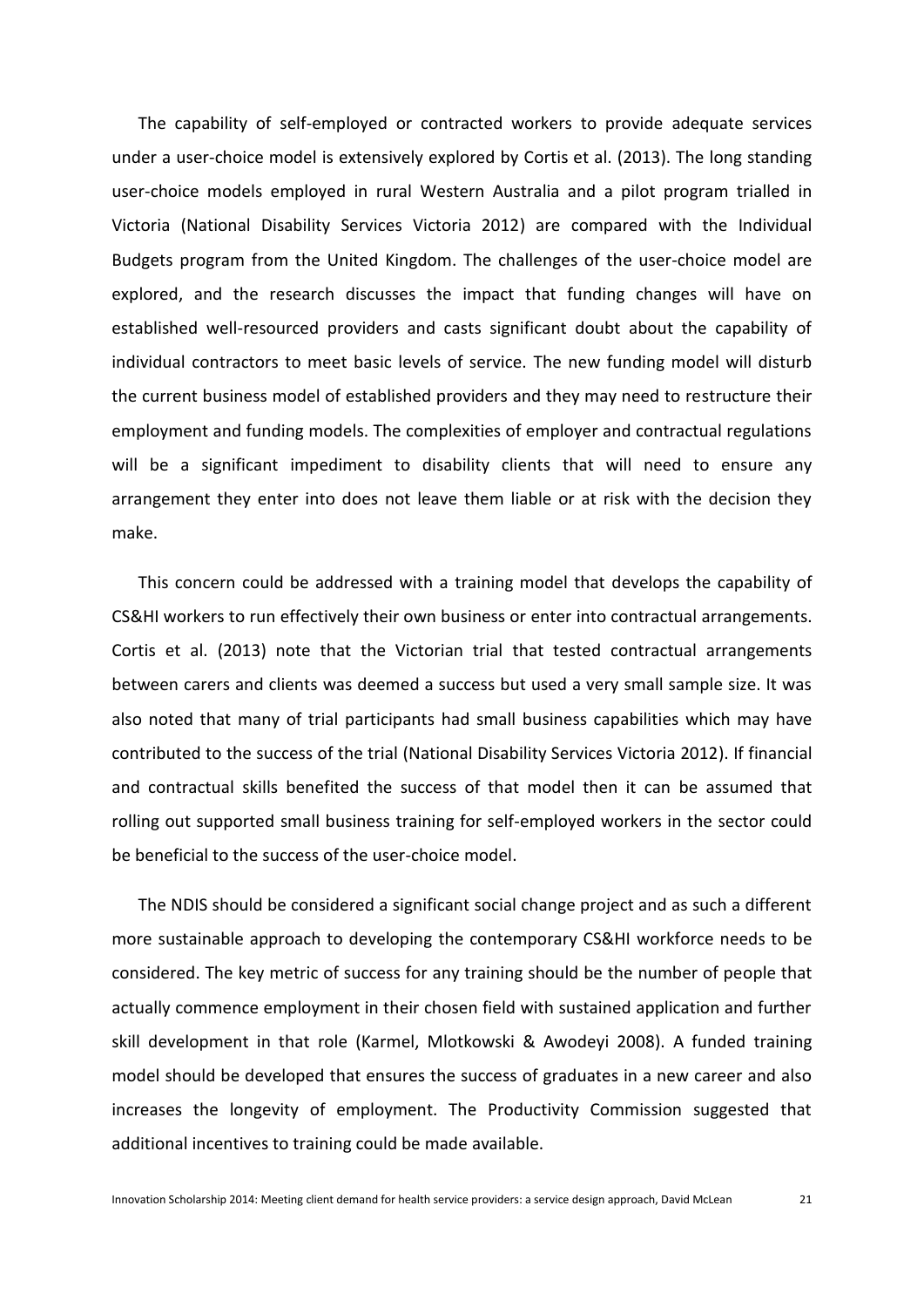# <span id="page-21-0"></span>**Future skill needs in the Community Services and Health Industry**

An overview of the CS&HI [\(Karmel & Blomberg 2009\)](#page-34-8) reveals a broad range of job roles ranging from complex professions that require high levels of technical skills and knowledge usually obtained in the higher education sector through to certificate and diploma level qualifications that are delivered in the vocational education and training sector. In 2008 36.1% of workers in the CS&HI were vocational education and training qualified, 38.5% qualified in higher education and 25.4 % had no qualifications at all. Roles that are more supportive or focused on the rehabilitation of patients and delivered in the home are mostly undertaken by carers with vocational education and training qualifications and are employed by service providers [\(Cortis et al. 2013\)](#page-33-8). Data show that graduates employed in the CS&HI tend to take on jobs appropriate for their training and stay in that role for some time [\(Karmel & Blomberg 2009\)](#page-34-8), despite conditions best described as mixed. Other data show a high attrition rate of 17.4% of allied health care workers which were mainly casual [\(Precision Consultancy 2011\)](#page-35-10). There is a high degree of casualisation of people filling the roles of carers as well as low pay rates. Around 35% of the workforce is casual and a further 37% employed part-time [\(Rimfire Resources 2010\)](#page-36-10)

Prior to the introduction of the NDIS there was unmet demand for carers with continued projected increases in demand into the future. This is due to a need for more carers to service an ageing population, and an increase in life expectancy of people with disabilities and the aging of those currently employed as carers [\(Community Services Health and](#page-33-6)  [Industry Skills Council 2014\)](#page-33-6). For example, in Victoria:

*Between 2009 and 2021, the Victorian population is projected to grow by at least 20 per cent, which will increase demand for services. Demand will also be increased by the longer life expectancy of people with disability (2 to 4 years on average depending on the nature of the disability) and by aging carers no longer able to provide unpaid care [\(Precision Consultancy 2011p. vii. \)](#page-35-10)*

In Victoria alone the demand for disability services is growing at 7.5% per annum [\(National Disability Services Victoria 2012\)](#page-35-9). More current data from the Department of Employment project continued growth in Aged or Disabled Care at a rate of 31.3% from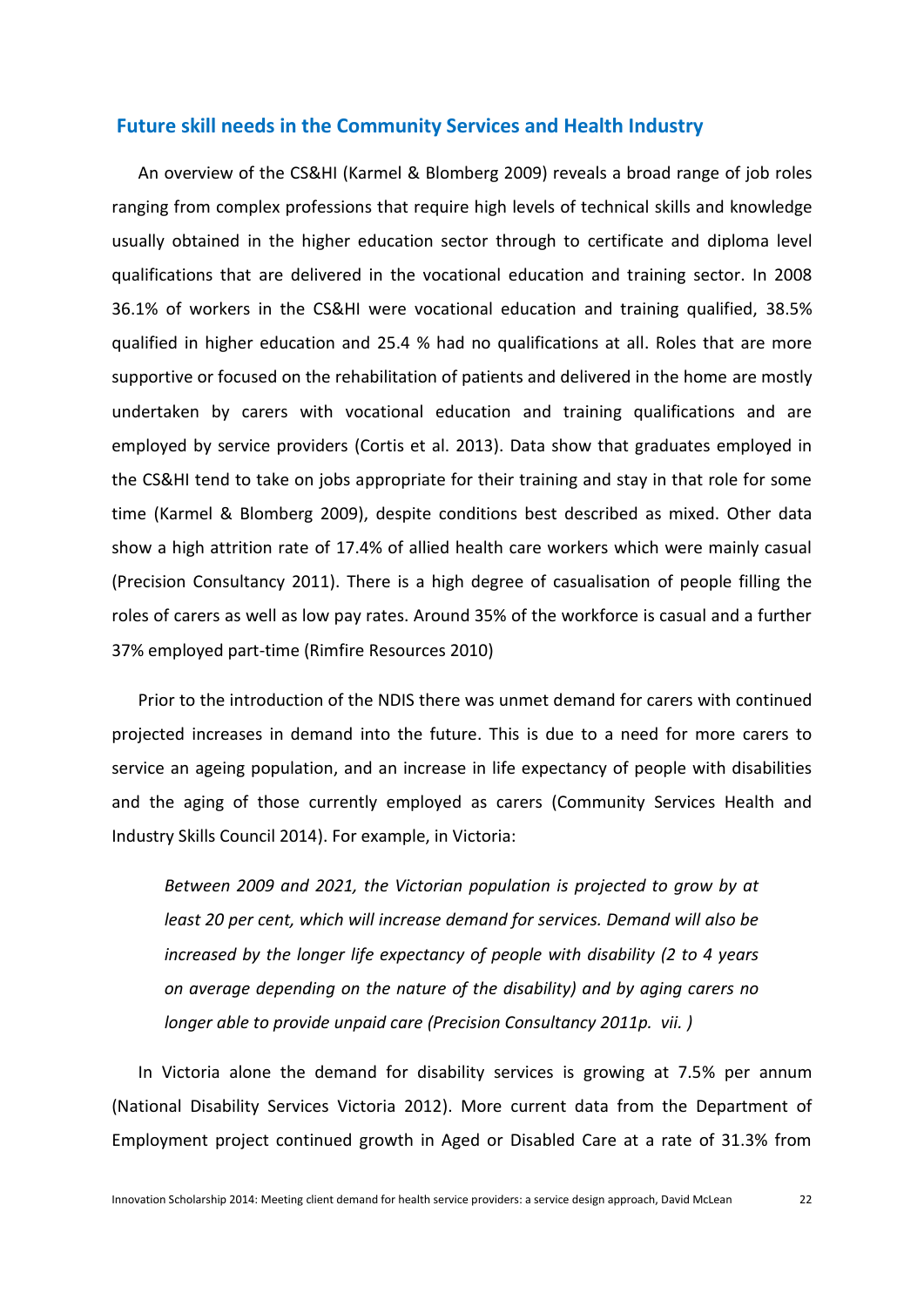2012 to 2017 [\(figures cited in Community Services Health and Industry Skills Council 2014\)](#page-33-6). The numbers of actual employment positions created suggest that the growth in demand is greater than that projected. Job opportunities in Aged or Disabled Care grew at 39.8 % from 2006 to 2011, which was an increase in 30,800 new jobs. In the same timeframe Personal Care Assistant jobs grew at 6% for a total of 6,100 new jobs [\(Community Services Health and](#page-33-6)  [Industry Skills Council 2014\)](#page-33-6). The growth relates directly to the job roles most likely to be affected by NDIS user choice: Aged or Disabled Care and Personal Care Assistant [\(Community Services Health and Industry Skills Council 2014\)](#page-33-6). These are the types of inhome carer roles that are likely to be resourced with user-choice funding [\(Precision](#page-35-10)  [Consultancy 2011;](#page-35-10) [Productivity Commission 2011\)](#page-36-9).

There is growing concern about the vocational education and training sector's capacity to service the growing demand for carers [\(Community Services Health and Industry Skills](#page-33-6)  [Council 2014\)](#page-33-6). There is also an acknowledgement in job-redesign terms that the skill set needed to work under the NDIS will be much broader than that which is currently delivered. This is mentioned in a report on the evaluation on the pilot Individual Budgets program in the United Kingdom [\(Glendinning et al. 2008\)](#page-34-1) which was the implementation of a similar program to the NDIS. A broad range of training was initially offered to both providers and clients of the UK's user-choice program. One of the recommendations from the review was that, other than the continued need to develop core technical skills, "…employment law and responsibilities, and how to manage finance were identified as areas either being considered [for additional training] or being acted upon" [\(Glendinning et al. 2008, p. 198\)](#page-34-1). This is acknowledged in Australia where the potential impact of the NDIS changes will affect how services are delivered and what additional training will be required:

*Changes in service delivery must be supported by appropriate training and workforce development. Consumer directed funding; clients with multiple needs; client-centred care and support; and providing services in a person's home all demand a broad skills base (Community Services Health and Industry Skills Council 2014, p. 5).*

A contributing facet to the transformation of services is that there are a number of home care and service provision roles that can be resourced and sustained as small businesses,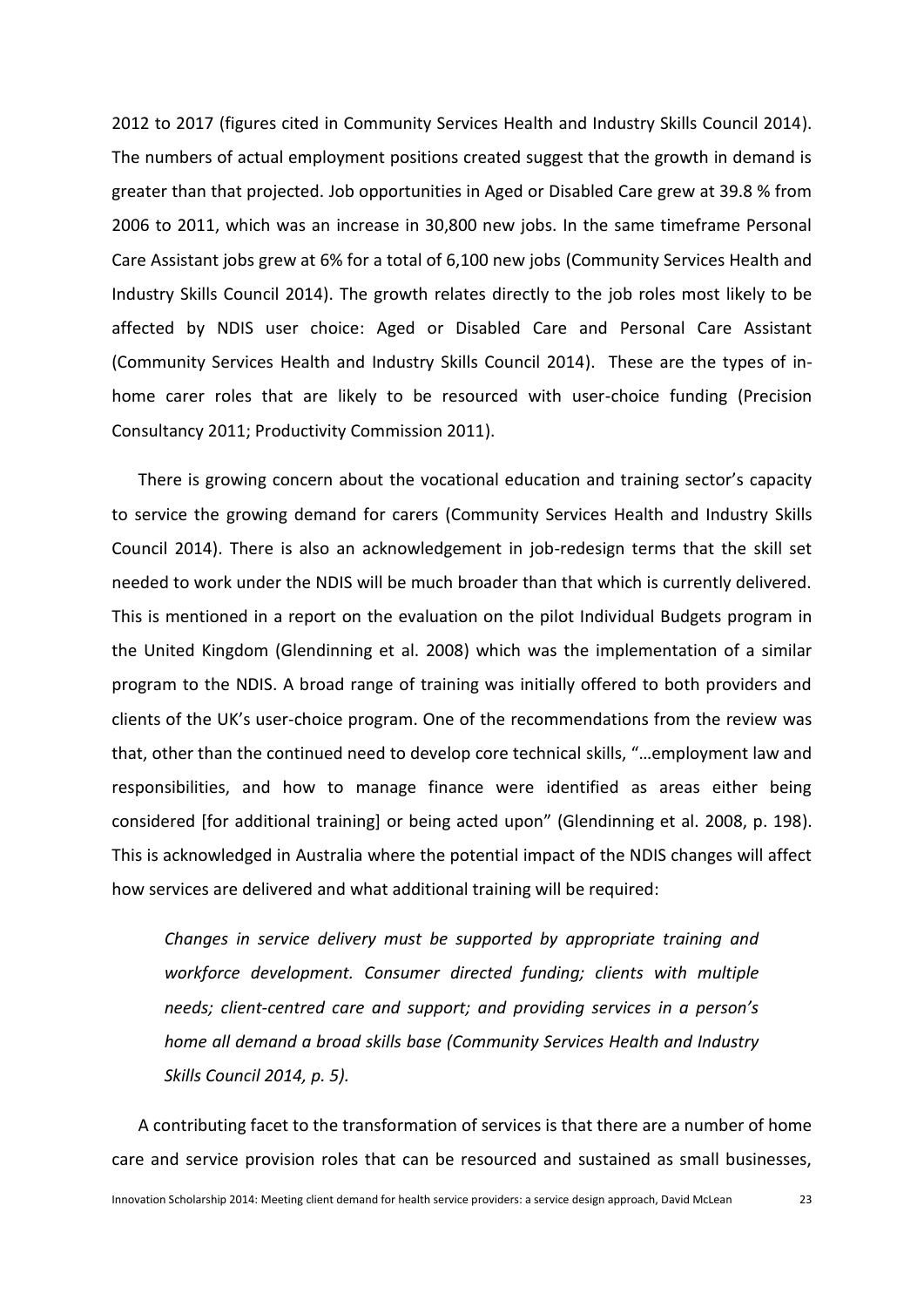including many roles of growing need that are certified at lower levels, specifically aged and disability care [\(Community Services Health and Industry Skills Council 2014\)](#page-33-6). The capability to operate as a small business is increasingly likely with the changes in funding.

That broad skill base includes not only the technical capability to provide care but also knowledge of policy, legislation and business skills, and including less tangible skills such as empathy and an ability to communicate [\(Cortis et al. 2013\)](#page-33-8). The additional business and governance skills will need to be enhanced with knowledge of service provision for offsite care delivered in the home and business skills to access and manage user-choice funding. There is likely to be significant opportunities for self-employment for those developing broader business skills capability.

Considering all aspects of the broader skill set are the key inputs into developing a service design solution as opposed to a fully technical solution [\(Stickdorn & Schneider 2011\)](#page-36-8). The capability to develop technical skills with business and governance knowledge would be greater than that at the core of a single vocational qualification. It is clear from many sources that the need for additional disability and aged care workers is current and that demand is growing. It is also clear additional skill sets will be required of those workers to respond to user-choice funding models as the NDIS moves from trial status to full national implementation. The simple solution would be the attainment of additional skills through completion of an appropriate business qualification. This of course would further delay the entry of graduates into an area of high demand and growing need. Therefore, to ensure both timely entry and appropriate skills development, an enhanced training model should be developed.

# <span id="page-23-0"></span>**Workplace mentoring**

It would be expected that any new publicly-funded scheme or program to address a skills shortage is designed in a way that maximises a return on investment. The measure that underpins success of a targeted scheme would likely be employment opportunities for graduates in the field of study with a high degree of longevity of employment in the chosen field [\(Wibrow 2014\)](#page-36-11). The design of a program that successfully meets skill shortage needs must consider employment and support of graduates as they settle into the area of need.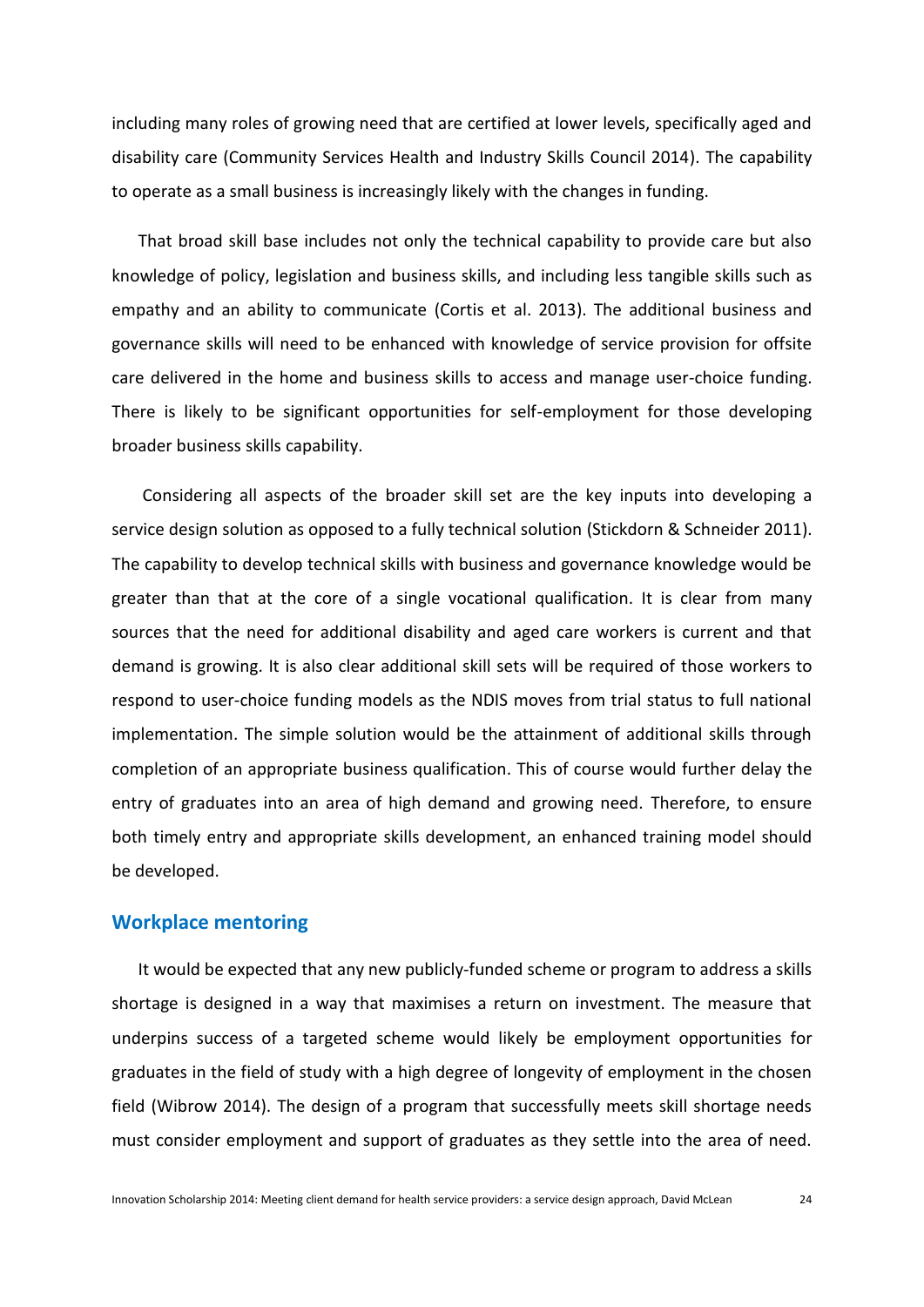Kilpatrick et al. [\(2007\)](#page-35-0) state when there is no direct link between skill development and employment the initial investment in training is wasted: "When this occurs, it undermines the whole point of training and may discourage others from undertaking it" [\(Kilpatrick et al.](#page-35-0)  [2007, p. 31\)](#page-35-0).

Choy, Billett and Kelly [\(2013\)](#page-33-9) suggest existing employees in the aged care industry may prefer supported workplace training when securing additional skills or a secondary qualification. In their research the preferred method of learning by employees in the aged care industry was "working and sharing with another person on the job" [\(Choy, Billett &](#page-33-9)  [Kelly 2013, p 8\)](#page-33-9). They also discuss the importance of mentoring to enhance training for existing aged care workers: "Learning support in the workplace may be more pertinent and specifically directed than support in TET [tertiary education and training] institutions [\(Groot](#page-33-9)  [et al quoted in Choy, Billett & Kelly 2013, p 80\)](#page-33-9).

Mentoring, buddying and coaching may mean different things to different people and also be context specific. The term mentoring will be used from this point on to be representative of a person that gives useful professional advice to a person transiting to a new career. Whether that mentor happens to provide functional mentoring which is mainly outcomes focused or relational mentoring where the development of 'self' is included [\(Holland 2009\)](#page-34-9) would be dependent on other facets of training development.

Mentoring or workplace coaching is known to be an effective way to increase success and assist in the transition from student to employee. There is growing evidence to show that mentoring that is inclusive of a study program or occurs on entry to the workplace is highly effective. Mentoring increases the chances of success in a new career and also affects the longevity of employment in the role [\(Holland 2009\)](#page-34-9). Mentoring has been a key component of the NEIS and A-to-B programs with data from two studies suggesting mentoring's effectiveness [\(Crooks, Cameron & Asgari 2008;](#page-33-7) [Dockery 2002\)](#page-34-2).

# <span id="page-24-0"></span>**Commonwealth enterprise start-up schemes with mentoring**

Over the past 30 years the Commonwealth Government of Australia has provided funding for several enterprise start-up schemes. The most enduring is the New Enterprise Incentive Scheme (NEIS). This scheme has been in existence since 1985 and is delivered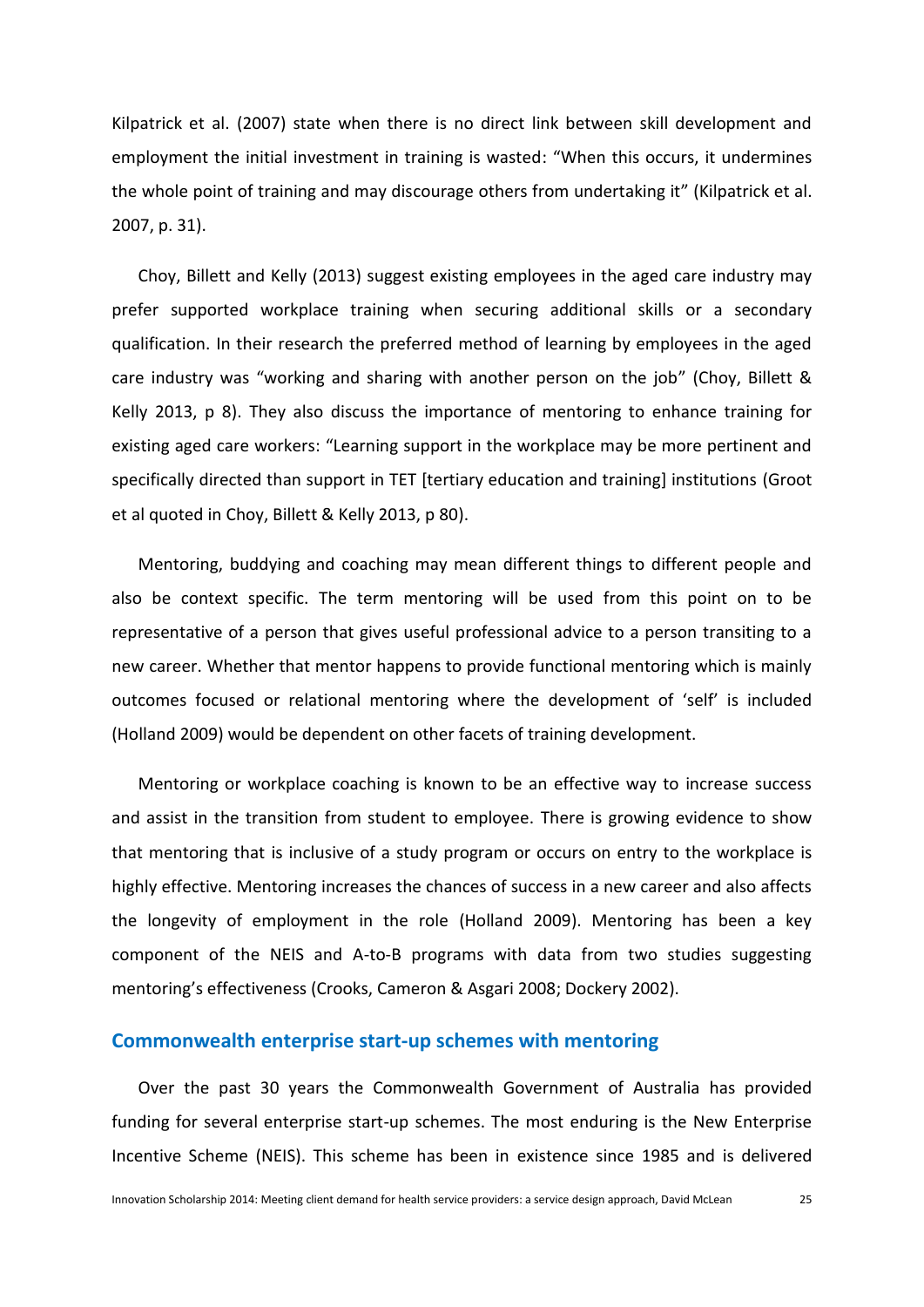around Australia primarily by registered training organisations (RTOs). The aim of the NEIS is to provide training and mentoring to individuals in the creation and establishment of a small or micro-business. A particular feature of this program is that to be eligible for the scheme one must be unemployed and referred to a NEIS provider by a Job Services Australia (JSA) provider. As such it is an alternative job creation scheme whereby participants in the program are finding work through self-employment and enterprise start-up. To be enrolled potential participants must present a small business proposal to the NEIS provider. If the proposal is achievable the participant is enrolled and undertakes training in either a Certificate III in Micro-Business Operations or a Certificate IV in Small Business Management.

Alongside the skills and knowledge required to run a small business, students develop a business plan that they will then implement. On completion of training graduates continue in the scheme for 12 months whence they receive the equivalent of the unemployment benefit for the first 39 weeks of their business start-up. Instead of reporting to Centrelink, participants report to the NEIS provider with which they have signed on. During that 12 month business establishment phase, graduates receive between four and six contacts with a mentor to help provide advice and assistance in the establishment of their business [\(Department of Employment 2015\)](#page-34-10).

The Apprenticeship to Business Owner (A-to-B) program commenced in 2012 and was set up and coordinated by the Department of Industry, Innovation, Science, Research and Tertiary Education, the same Commonwealth Government department that was responsible for NEIS. After the 2013 federal election ownership of the program was transferred the Department of Industry and Science. The A-to-B program's aim was to increase the number of self-employed tradespeople across Australia. The program was seen as a pro-active contribution to setting up qualified tradespeople in the career for which they had trained. To be eligible for the program participants had to be within the first two years of postapprenticeship completion. A-to-B uses a similar model to NEIS where participants receive training in the Certificate IV in Small Business Management and are also mentored for 12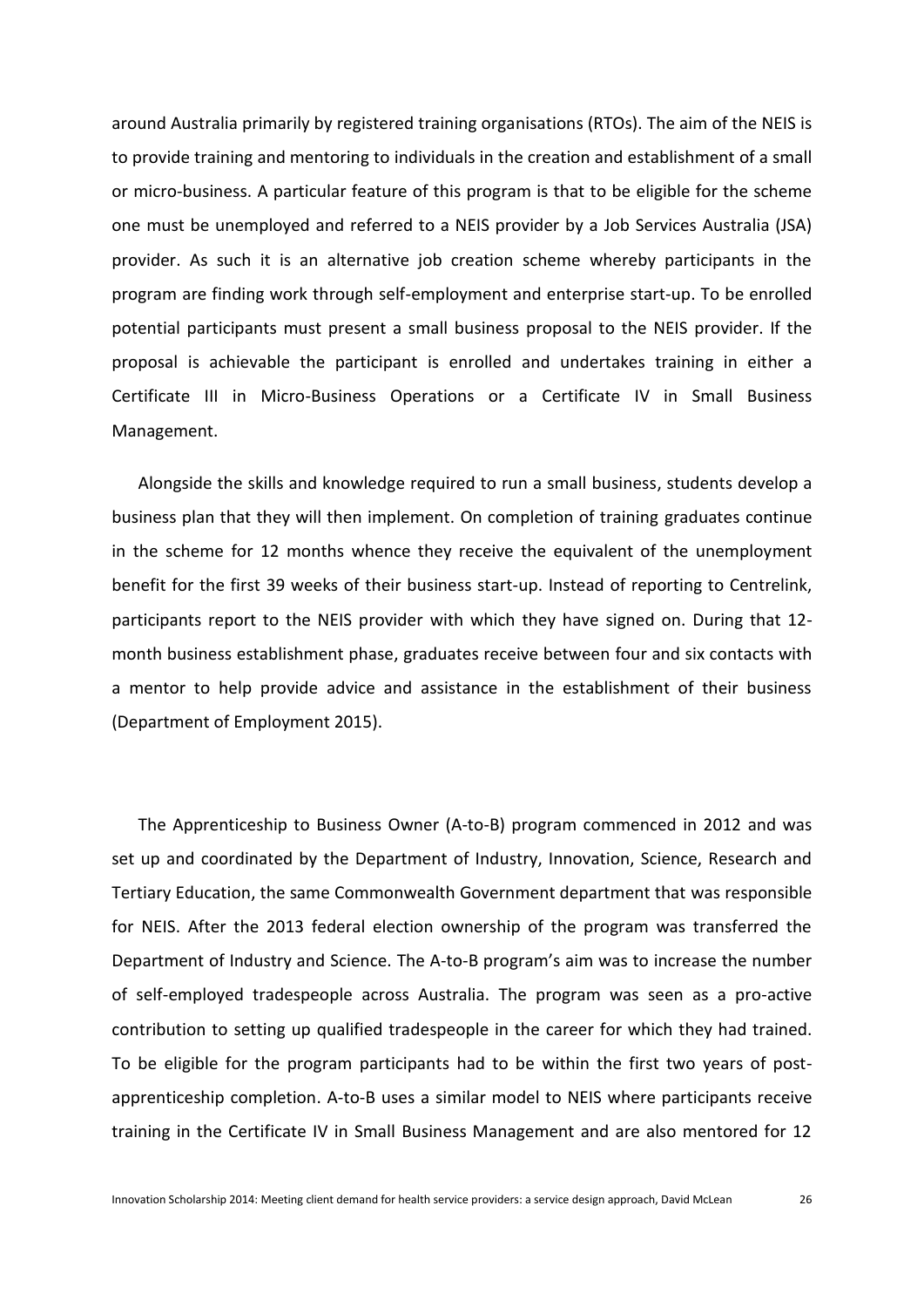months once the training has completed [\(Department of Industry and Science 2015\)](#page-34-11). In 2014 the A-to-B program was discontinued in the first budget of the Federal Liberal Government [\(Australian Government 2014\)](#page-33-10). The program ran for approximately two years and limited data are available to gauge its success. The last enrolments into the program are likely to occur in early 2015.

Individuals who undertake the NEIS or A-to-B programs usually have existing trade or tertiary qualifications. They also have to undertake a selection process where their business case is scrutinised and their capability to carry it out is appraised. It is acknowledged that the high success rates in the NEIS program are likely due to the selection process and the prior skills and knowledge participants bring to the program [\(Dockery 2002\)](#page-34-2). Participants entering either program may already have experience in working and/or existing credentials. This possibly makes the transition back into the workplace easier and they more likely to succeed. This is also the case for the A-to-B program where participants are qualified earlier as career tradespeople.

While previous work experience or qualification may point to high levels of success in the NEIS there are many participants who have been long-term unemployed, have cultural and linguistically diverse origins or come from lower socio-economic backgrounds. There are incentives for NEIS providers to select individuals who may have a disadvantaged background. The diversity of participants and the known success rates of the NEIS suggest a unique feature of the program's design contributes to graduates successfully launching and maintaining a small business. The key feature that differentiates NEIS and A-to-B from other government-funded training is mentoring. At the conclusion of training in a small or microbusiness qualification NEIS and A-to-B graduates have 12 months of supervision in the establishment of their businesses.

Mentoring in the NEIS program is often provided by experienced small business owners. In A-to-B the mentoring is generally provided by tradespeople with experience in running their own businesses. The Commonwealth Government funding paid to RTOs running both programs includes a milestone payment for the mentoring component and mentors are paid a fee for the work that they do. As both programs are designed to develop start-ups, business development and management is the focus of the mentoring sessions.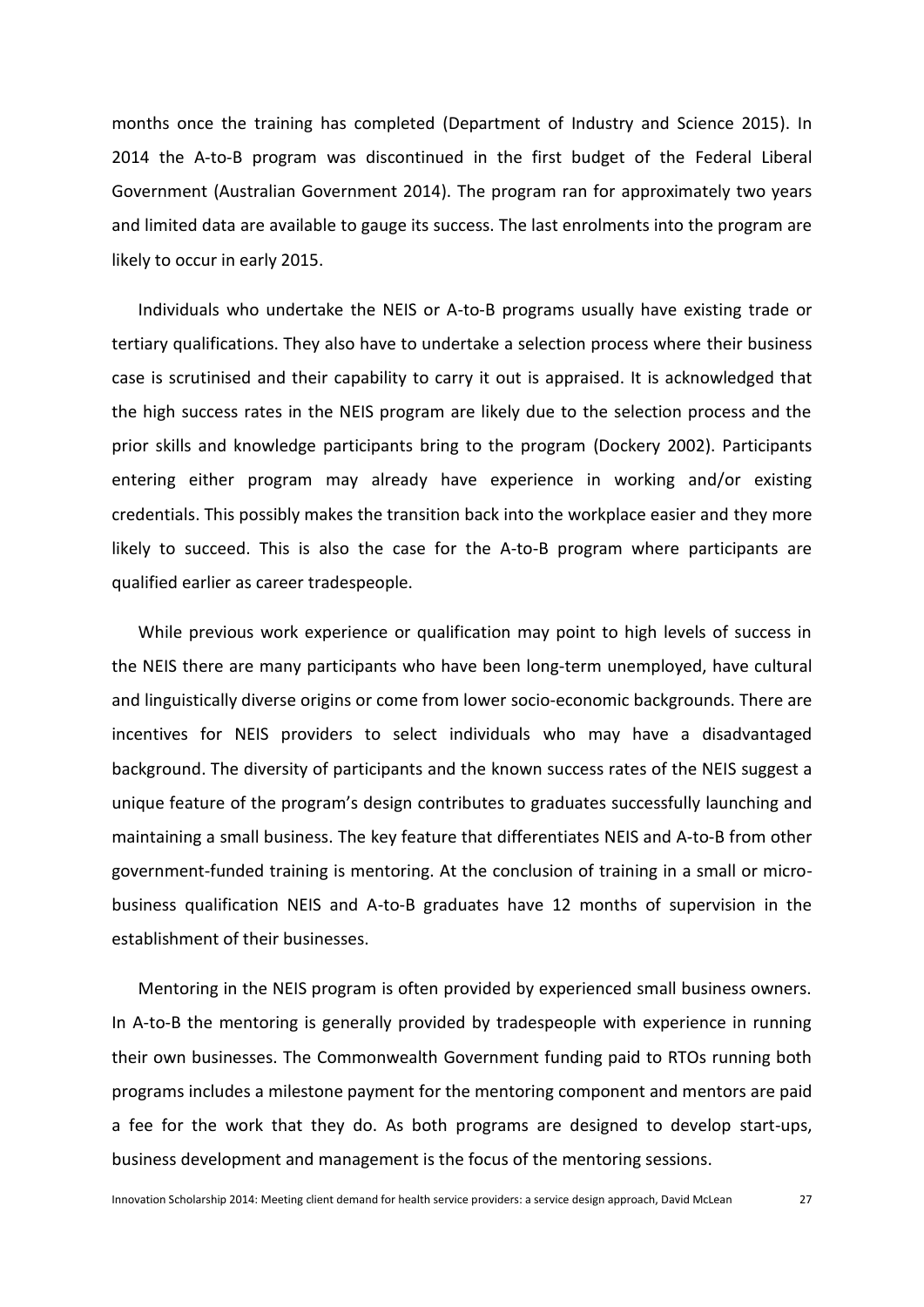The full cost of mentoring must be considered against the cost of training, the success of graduates in finding work in the specialisation they trained for and the longevity of employment. If mentoring is a successful addition to training, especially in areas of high skill need, it may mean that public money is actually saved with a decrease in the churn rate of students and the longevity of employment in a high needs area. Evidence from research into the effectiveness of early career mentoring\coaching supports this observation [\(Billett et al.](#page-33-11)  [2014;](#page-33-11) [Choy, Billett & Kelly 2013;](#page-33-9) [Holland 2009\)](#page-34-9). The whole concept of post-study mentoring or coaching requires further research and it is this unique feature and the existing success NEIS has with CS&HI that point to an option that an A-to-B style program could be successful for the CS&HI.

# <span id="page-27-0"></span>**NEIS and A-to-B successes**

With self-employment as the vocational outcome the NEIS program provides training and mentoring for participants who are able to develop small business startups that are varied and broad ranging. Examples of startups can vary from small retail operations through to professional and paraprofessional roles. Within that mix there are a significant number of participants who seek self-employment in health related industries. This is identifiable in data from a longitudinal national study into the NEIS program [\(Crooks,](#page-33-7)  [Cameron & Asgari 2008\)](#page-33-7). From the sample surveyed the percentage of NEIS participants starting up business in the CS&HI was 6% of all NEIS participants. Of that sample 79% of graduates had commenced a small business operation in CS&HI after three months of completing the program. An additional 11% had found employment, for a total of 90% who became engaged directly in the industry sector for which they had received training. After sixteen months 65% were still operating their own business with an additional 17% employed for a total of 82% employed. These results are similar for most graduates of the NEIS program where high numbers either maintain a self-employed status or find work in their chosen field.

One significant feature of data sourced on the success of NEIS participants is the sustainability of their business or employment in the field they have chosen. This is higher than those of mainly non-trade qualified VET graduates who directly enter the workforce post training [\(Karmel, Mlotkowski & Awodeyi 2008;](#page-35-12) [Wibrow 2014\)](#page-36-11).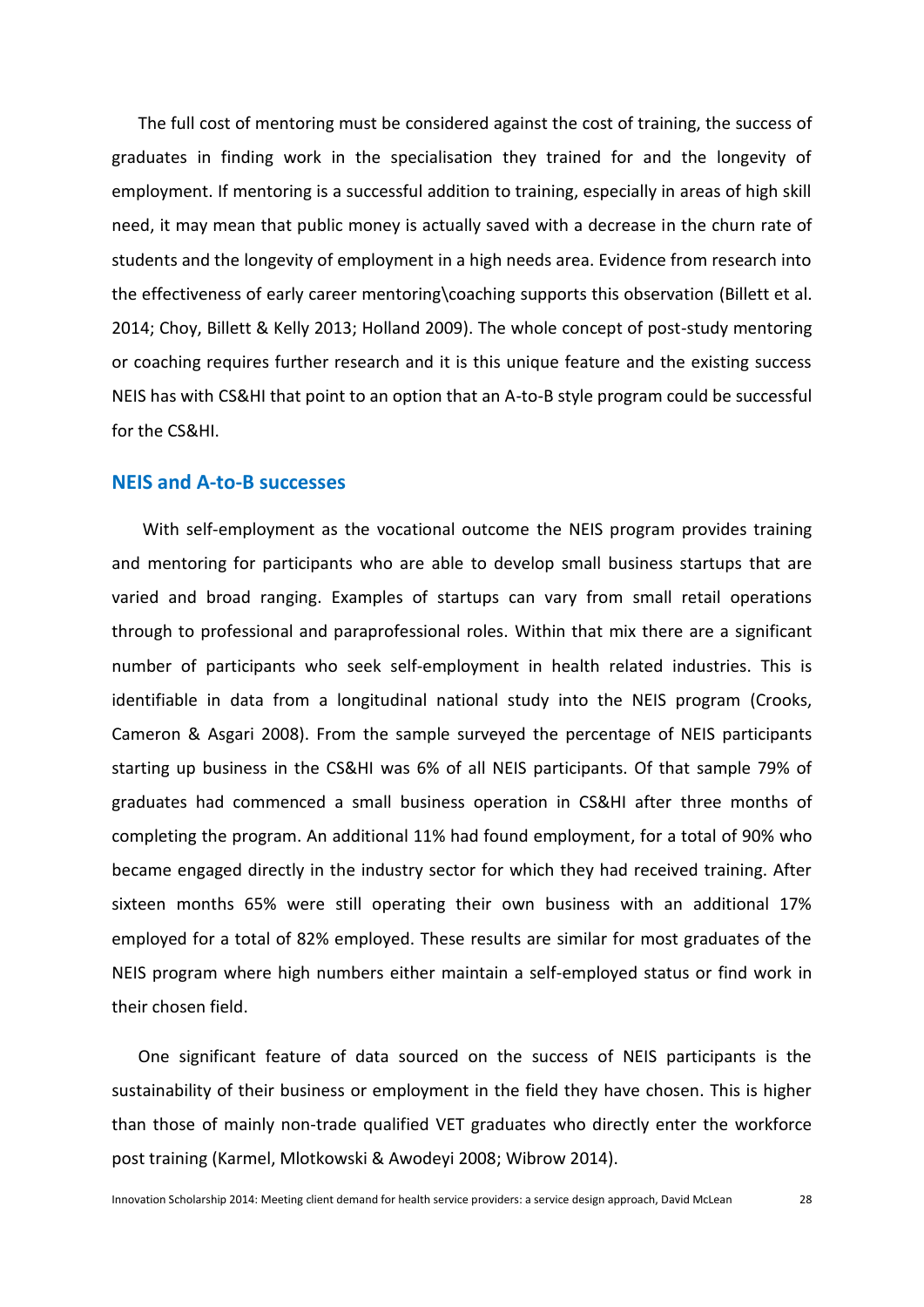The NEIS operation that is part of RMIT's Business Enterprise Unit enjoys similar levels of success for participants as detailed in Dockery [\(2002\)](#page-34-2) and Crooks, Cameron & Asgari [\(2008\)](#page-33-7). The table below details the conversion rate of enrolments to business startup status. Successful startup means the participants have completed the Certificate IV in Small Business Management, developed a successful business plan and have begun the mentoring phase of the scheme.

| 2011       |                    | 2012                            |                    | 2013               |                                 |            | 2014               |                                 |            |                    |                                         |
|------------|--------------------|---------------------------------|--------------------|--------------------|---------------------------------|------------|--------------------|---------------------------------|------------|--------------------|-----------------------------------------|
| Enrolments | startups<br>Actual | startup<br><b>Business</b><br>ৼ | Enrolments<br>2012 | Startups<br>Actual | startup<br><b>Business</b><br>৯ | Enrolments | startups<br>Actual | startup<br><b>Business</b><br>ৡ | Enrolments | Startups<br>Actual | Startups<br><b>Business</b><br>$\aleph$ |
| 229        | 212                | 93%                             | 237                | 215                | 91%                             | 230        | 212                | 92%                             | 251        | 226                | 90%                                     |

Table 1: Conversions of RMIT NEIS enrolments to business start-ups

The A-to-B program which was also run out of RMIT's Business Enterprise Unit was specifically targeted to provide small business development skills for early career tradespeople. As such it is more narrowly focused than NEIS, however it has enjoyed a similar success rate for conversions to enterprise start-up.

Table 2: Conversions of RMIT A-to-B enrolments to business start-ups.

| 2013                                 |                    | 2014       |                        |                     |  |
|--------------------------------------|--------------------|------------|------------------------|---------------------|--|
| <b>Actual startups</b><br>Enrolments | % Business startup | Enrolments | <b>Actual Startups</b> | % Business Startups |  |
| 29<br>24                             | 83%                | 226        | 201                    | 89%                 |  |

As stated previously the A-to-B program had short lifespan. Funding only ran for two years with delivery of the program extending into a third year to meet budget and service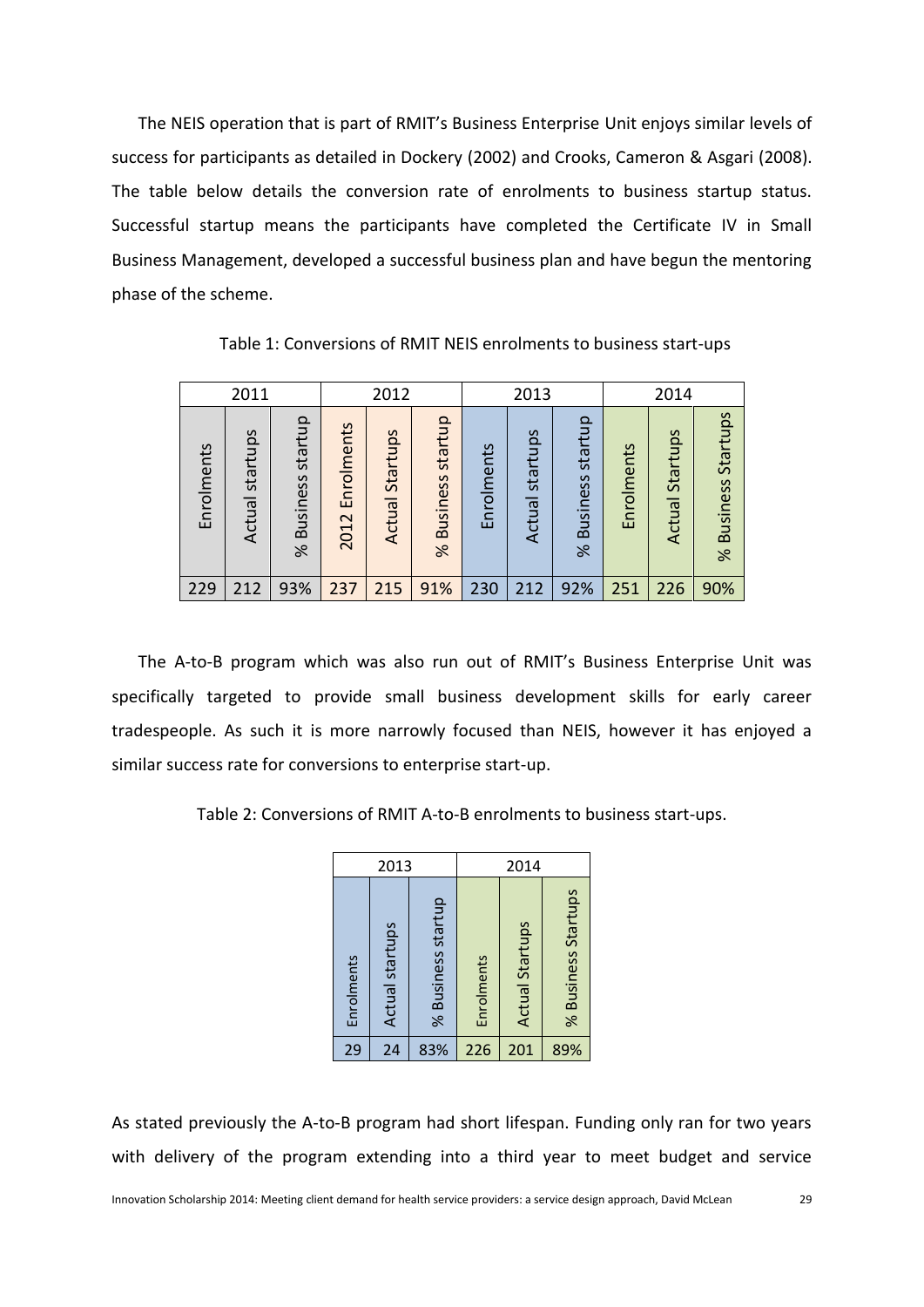commitments. Close analysis of data from the program would well inform the nature of a similar scheme for the CS&HI. While conversion rates from enrolment-to-startup are useful it is the longevity of the business that is most informative. A national review of the A-to-B program would be helpful in understanding the potential for future targeted enterprise startup schemes.

# <span id="page-29-0"></span>**Findings**

The data presented in this paper have led to the following analysis. National Governments in particular are capable of creating large radical social innovation that requires many smaller enabling incremental innovations to ensure success. Vocational education and training providers are well placed to develop and implement incremental innovations that require new ways of developing workplace skills due to their focus on vocational education and close links to industry. The NDIS as a radical social innovation has been designed to provide greater surety of funding to people with disabilities through a user-choice model. The current shortage of, and growing demand for aged care and disability carers will only be exacerbated by the national implementation of the NDIS. As changes in funding models are implemented the carer-client relationship will require broadening of knowledge and capability to manage the intricacies of a user-choice model and the changing relationship between clients and providers of disability care. This challenge was experienced in the UK during the implementation of their equivalent of the NDIS, Individual Budgets. To ensure the success of the NDIS additional training of carers will be required to ensure they can manage the financial and regulatory requirements of userchoice funding.

There is a strong history of mentoring or buddying in the CS&HI that suggests any successful training model should have post-training mentoring as a component. The NEIS model provides the two components that would contribute to the success of the userchoice model: small business skills training and post-training mentoring. Mentoring is likely to contribute to the high levels of success and longevity of enterprise development in the NEIS program. This suggests that the Commonwealth would get a strong return-oninvestment from a funded enterprise creation scheme for transiting carers to the new funding model. The success rate in conversions to business start-ups in the more narrowly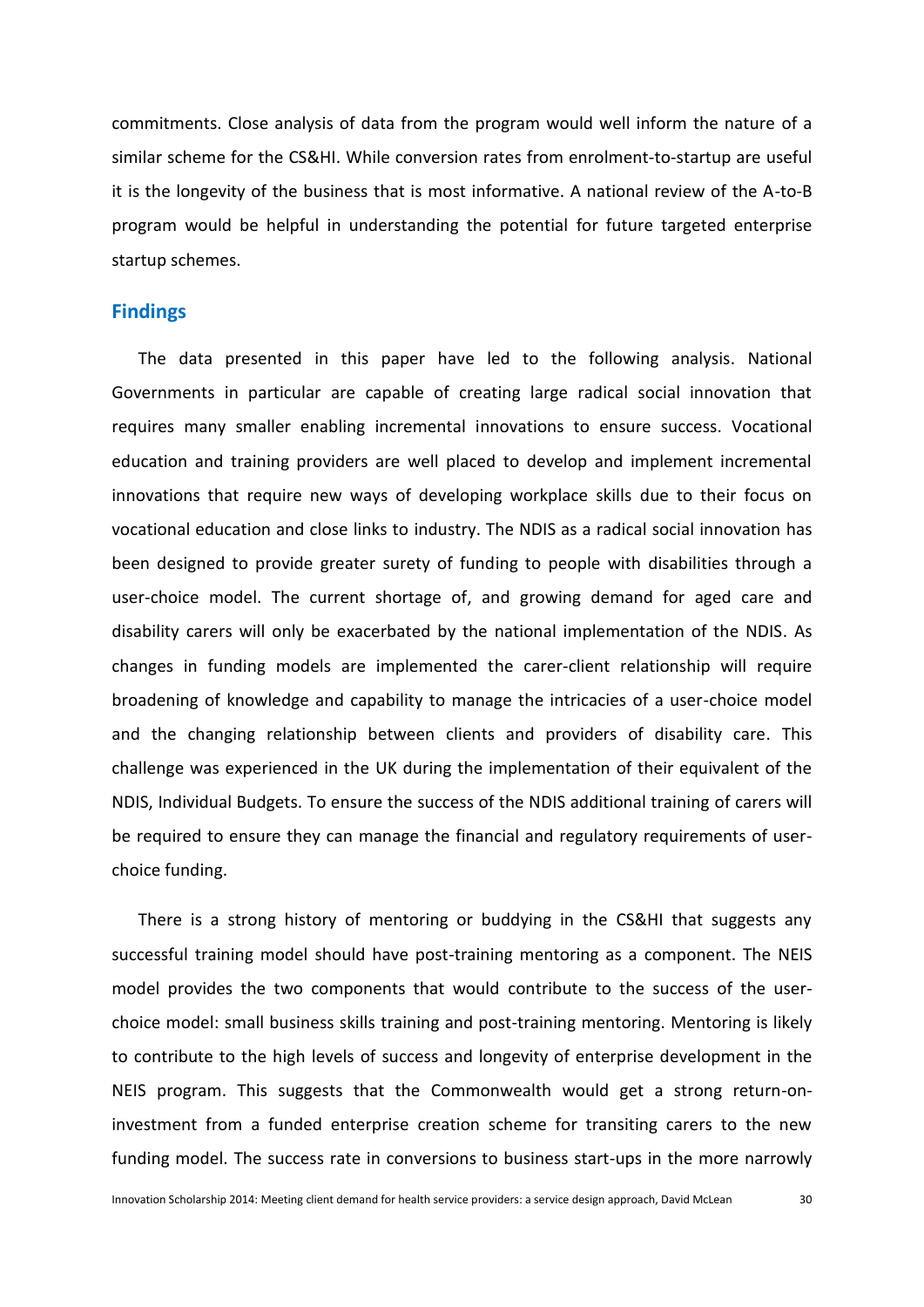tailored A-to-B program suggest industry specific start-up schemes can be successful if allowed to run for some time. A-to-B may provide the best model with its narrower focus on addressing skill needs within a defined career, that is, the trades. That focus could be further narrowed to disability or aged carers to ensure an incremental innovation enables a radical innovation. The additional skills would also ensure the clients, those with disabilities being cared for in their homes, work with knowledgeable and capable people, thereby reducing the risk and added challenges of managing user-choice funding.

# <span id="page-30-0"></span>**A Model**

The training and certification model proposed here is one that provides small business training and mentoring to individuals who already hold an appropriate qualification in providing care services to aged or disabled people. The model could be used for people wanting to set up a business from scratch or for those already operating as a small business or working as an individual contractor. As such, the model should draw on effective training methods for adult learners and those already operating in the workplace.

The model proposed significantly references the existing NEIS and the now defunct A-to-B programs. As noted previously the NEIS program is specifically targeted at individuals registered as unemployed and covers a broad range of start-ups. The model proposed here would provide small business training specifically targeted to CS&HI workers intending to operate as a business or contractor. They may be currently employed or already operating as a business. That status would disqualify them from access to NEIS which is why a standalone enterprise development scheme similar to A-to- B is being proposed.

The core features would be:

1. Eligibility for the program is dependent on applicants already holding the appropriate qualifications to work as health carers or disability works. These would likely be:

CHC40212 - Certificate IV in Home and Community Care, 15 units of competence, or

CHC40312 - Certificate IV in Disability, 15 units of competence.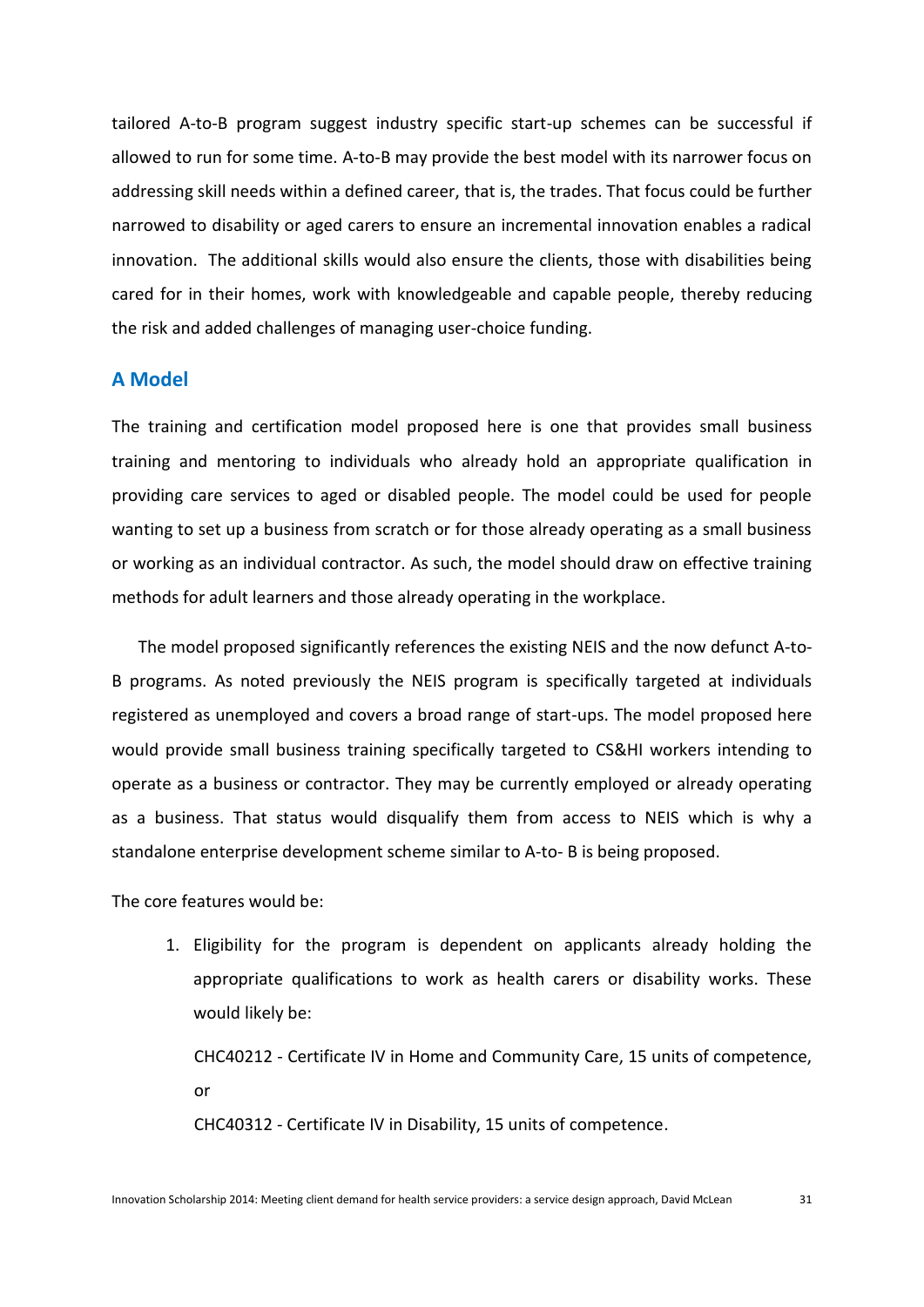Funding would be for the attainment of BSB40415 - Certificate IV in Small Business Management that has been contextualised to ensure qualification content is specifically developed for people in the CS&HI who may be accessing NDIS funding. However, the Diploma of Business could provide similar outcomes with fees deferred through VET-Fee-HELP to lessen the financial burden during training and set up of the business.

Participants would develop a business plan.

There would be mentoring for 12 months from an experienced practitioner during the set-up and establishment of the business on completion of training and a business plan.

Ongoing support would be available through membership in an industry support network.

2. A financial incentive would be paid to the participant either through fortnightly support payments as in NEIS or a bonus paid to graduates who are still operating after 18 months. The bonus would be equivalent to the incentive payments made to employers of trainees.

As with both NEIS and A-to-B, delivery would be open to tender with a funding and reporting model similar to that used in those two enterprise start-up schemes. Payment would be based on part payments after reaching specific milestones to the approximate value returned to a NEIS provider for completion of the full program inclusive of mentoring. This is approximately \$5000.00 for each participant completing training and operating their business for 12 months.

# <span id="page-31-0"></span>**Conclusion**

Teaching, policy, funding and training solutions in the vocational education and training sector must be transformational both internally and externally to meet the demands of rapid societal transformation. The capability to adapt and innovate is both necessary to survive in a competitive training market as well as provide skill development in strategic and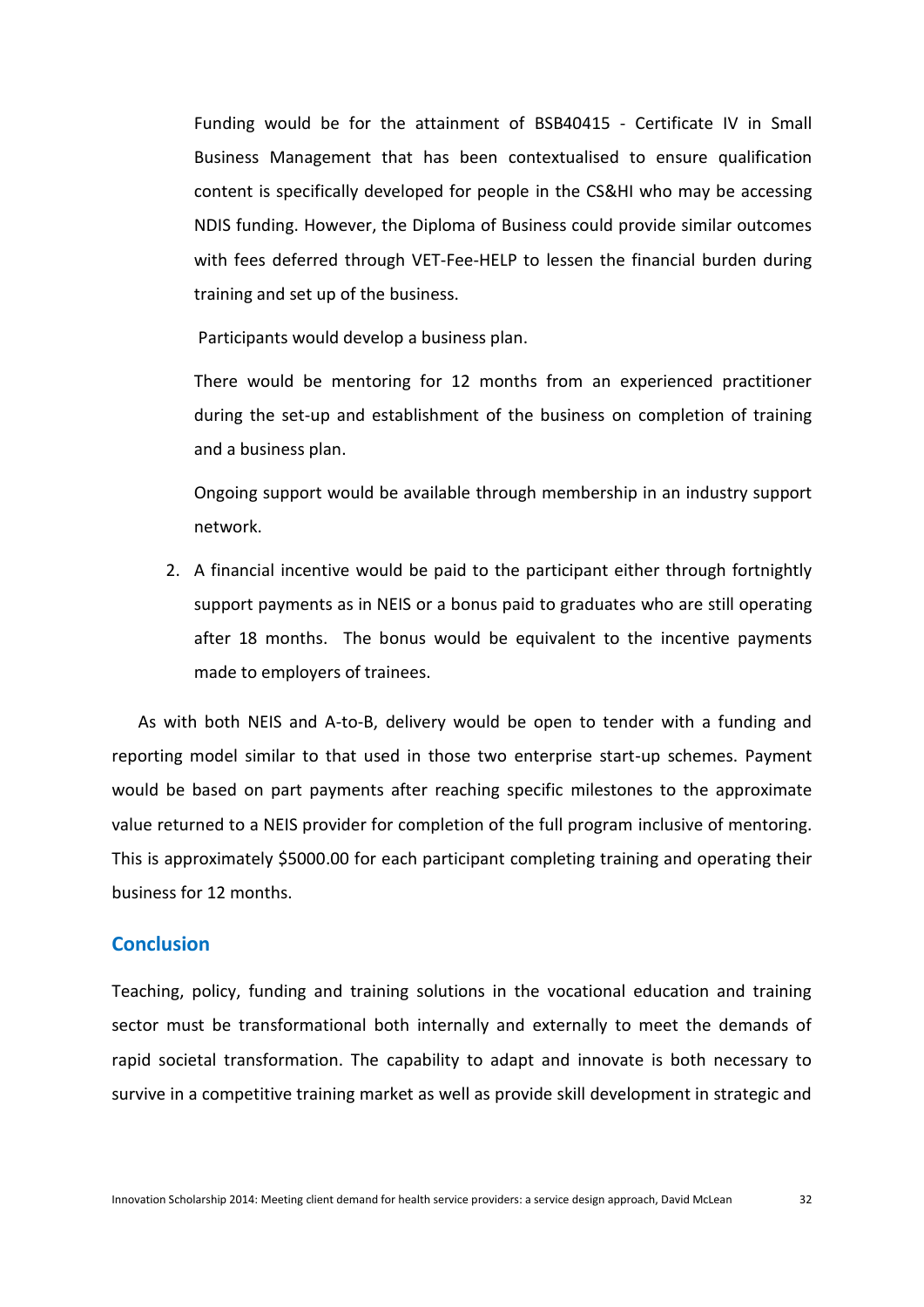high need areas. This does not always require re-invention but adaptive, innovation-driven change based on existing best practice models.

With increases in the life expectancy of individuals with disabilities there has been significant growth and unmet demand in the need for aged and disability carers. The implementation of the NDIS will only add to the increase in demand for carers who will also need a broader range of business skills to ensure service expectations and operational regulations can be met under a user-choice funding system. The capability for aged and disability care workers to succeed in the new funding environment could be increased if a mentoring or buddying program is established as they make the potential transition from employees to employers. The transitional relationship between service provider and client will require new skill development to ensure both the success of the NDIS and that there is successful and maintainable return-on-investment of any new training initiative.

Programs with established mentoring components like the NEIS have a high level of success suggesting that any preparatory program developing business skills for carers could also emulate that success rate. Many of the service delivery and job redesign challenges posed by the introduction of the NDIS could be met through the development of a specialised enterprise delivery training program targeted at the CS&HI that is financially supportive and inclusive of mentoring. This program would ensure the broader employment success of graduates and provide a good return-on-investment as the user-choice model is made more efficient and will be less prone to abuse or error.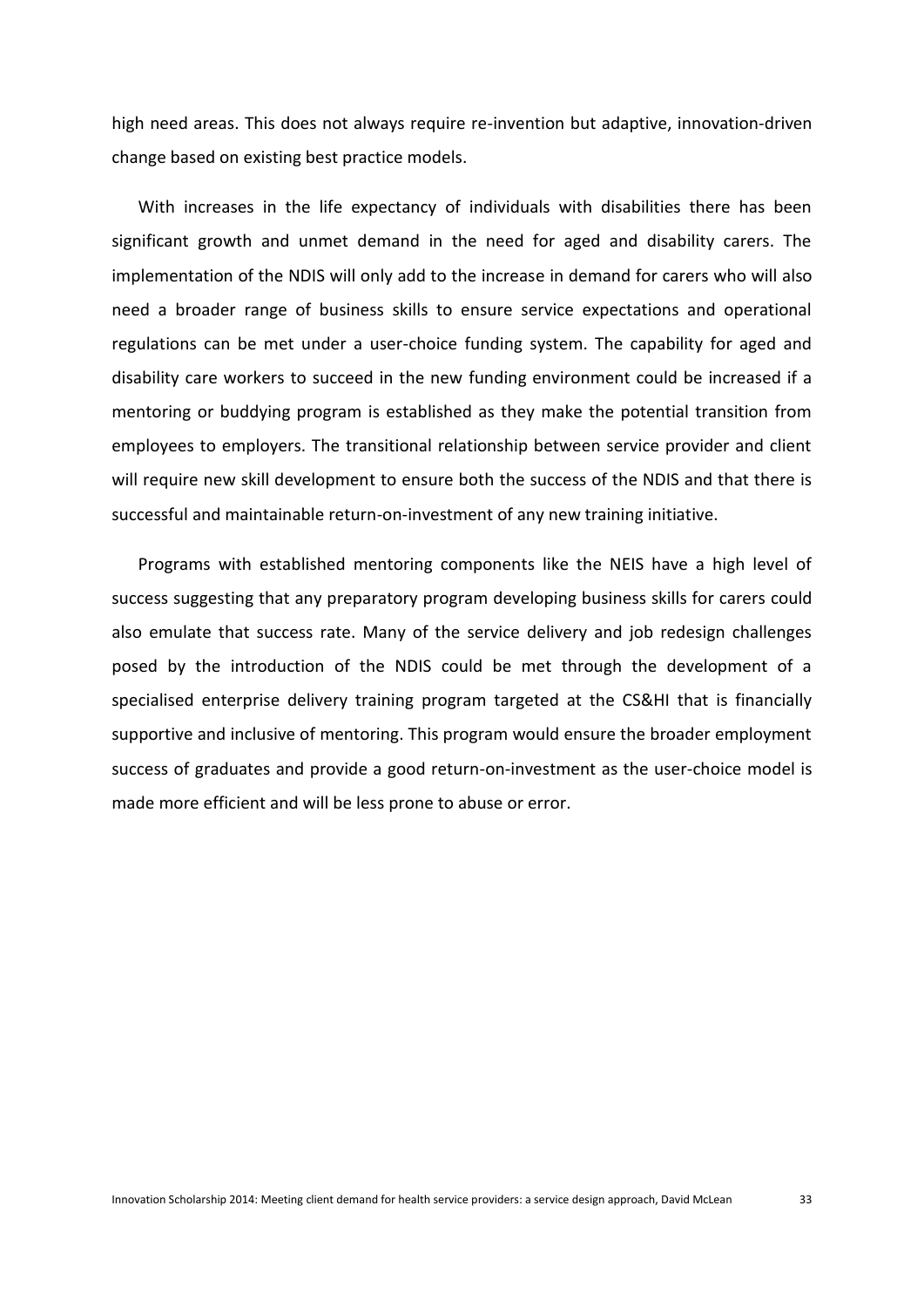# <span id="page-33-0"></span>**Bibliography**

- <span id="page-33-10"></span>Australian Government 2014, *Budget Paper No. 2: Budget Measures*, viewed 06/04/2015 2015, [<http://www.budget.gov.au/2014-15/content/bp2/html/bp2\\_expense-](http://www.budget.gov.au/2014-15/content/bp2/html/bp2_expense-17.htm%3e)[17.htm>.](http://www.budget.gov.au/2014-15/content/bp2/html/bp2_expense-17.htm%3e)
- <span id="page-33-2"></span>Ben-Tovim, DI, Bassham, JE, Bennett, DM, Dougherty, ML, Martin, MA, O'Neill, SJ, Sincock, JL & Szwarcbord, MG 2008b, 'Redesigning care at the Flinders Medical Centre: clinical process redesign using "lean thinking"', *Medical Journal of Australia*, vol. 188, no. 6, pp. 27-31.
- <span id="page-33-1"></span>Ben-Tovim, DI, Dougherty, ML, O'Connell, TJ & McGrath, KM 2008a, 'Patient journeys: the process of clinical redesign', *Medical Journal of Australia*, vol. 188, no. 6, pp. 14-7.
- <span id="page-33-11"></span>Billett, S, Choy, S, Dymock, D, Smith, R, Kelly, A, Tyler, M, Henderson, A, Lewis, J & Beven, F 2014, *Refining models and approaches in continuing education and training*, NCVER, Adelaide.
- <span id="page-33-4"></span>Chenoweth, L & Clements, N 2009, *Funding and service options for people with disabilities*, Griffith University, Queensland.
- <span id="page-33-9"></span>Choy, S, Billett, S & Kelly, A 2013, 'Engaging in continuing education and training: learning preferences of worker-learners in the health and community services industry', *Australian Journal of Adult Learning*, vol. 53, no. 1, pp. 68-89.
- <span id="page-33-3"></span>Commonwealth of Australia 2013, *National Disability Insurance Scheme Act*, 44, 2013, Office of Parliamentary Counsel, Canberra, 29 May 2013.
- <span id="page-33-6"></span>Community Services Health and Industry Skills Council 2014, *Environmental scan 2014: agenda for change*, Community Services Health and Industry Skills Council, Sydney.
- <span id="page-33-8"></span>Cortis, N, Meagher, G, Chan, S, Davidson, B & Fattore, T 2013, *Building an industry of choice: service quality, workforce capacity and consumer-centred funding in disability care*, UNSW, Sydney.
- <span id="page-33-5"></span>Costley, C & Armsby, P 2007, 'Methodologies for undergraduates doing practitioner investigations at work', *Journal of Workplace Learning*, vol. 19, no. 3, pp. 131-45.
- <span id="page-33-7"></span>Crooks, S, Cameron, M & Asgari, M 2008, *New Enterprise Incentive Scheme longer-term outcomes*, Department of Education, Employment and Workplace Relations, Canberra.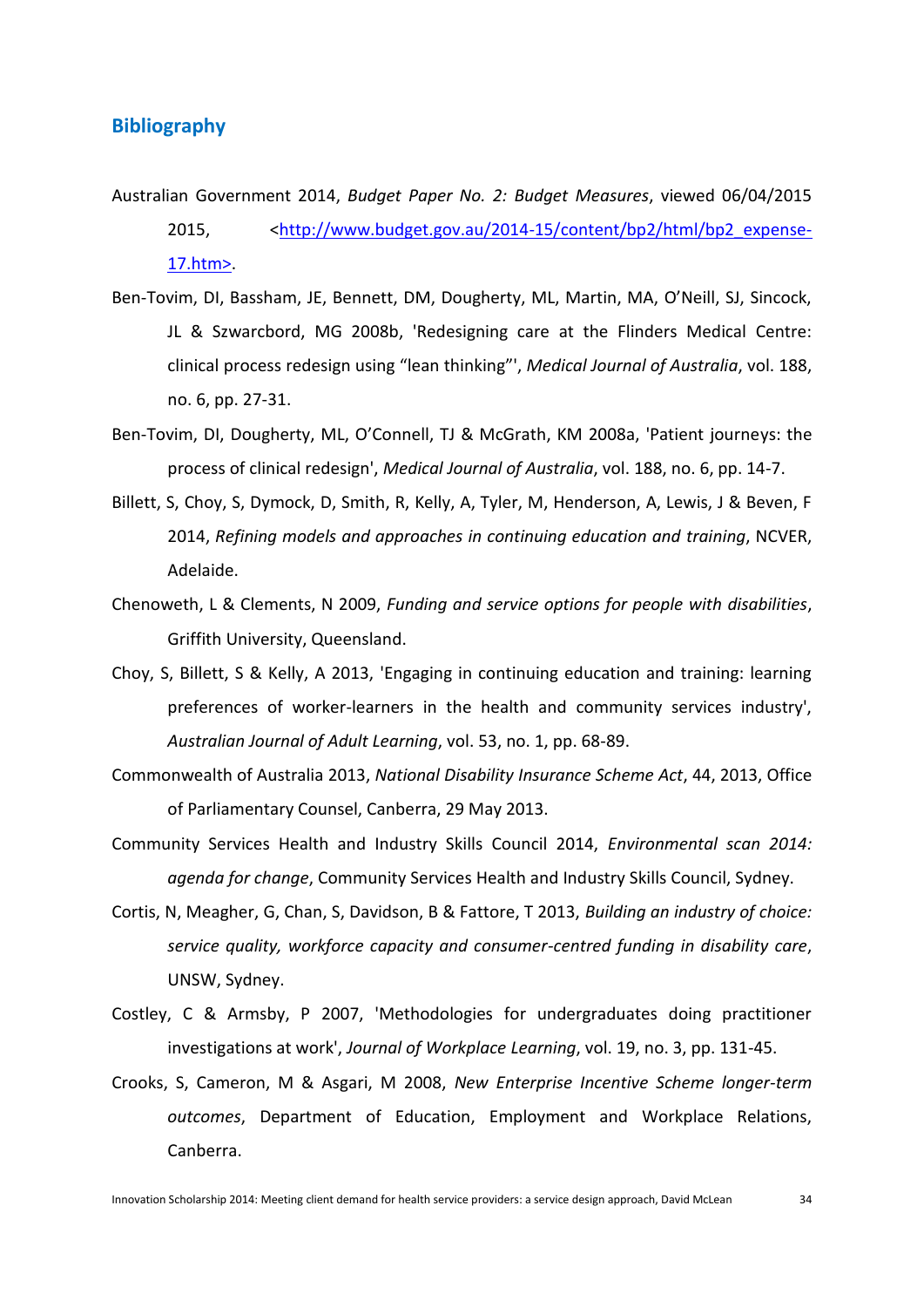- <span id="page-34-5"></span>Curtin, P, Stanwick, J & Beddie, F (eds) 2011, *Fostering enterprise: the innovation and skills nexus – research readings*, NCVER, Adelaide, South Australia.
- <span id="page-34-10"></span>Department of Employment 2015, *Help available and eligibility for NEIS*, Australian Government, viewed 06/04/15 2015, <https://employment.gov.au/help-availableand-eligibility-neis>.
- <span id="page-34-11"></span>Department of Industry and Science 2015, *Apprentice to Business Owner Program (AtoB Program)* viewed 06/05/2015 2015, [<http://www.industry.gov.au/skills/ProgrammesandAssistance/ClosedProgrammes/](http://www.industry.gov.au/skills/ProgrammesandAssistance/ClosedProgrammes/ApprenticeToBusiness/Pages/default.aspx%3e) [ApprenticeToBusiness/Pages/default.aspx>.](http://www.industry.gov.au/skills/ProgrammesandAssistance/ClosedProgrammes/ApprenticeToBusiness/Pages/default.aspx%3e)
- <span id="page-34-2"></span>Dockery, AM 2002, 'The New Enterprise Incentive Scheme: an evaluation and a test of the Job Network', *Australian Journal of Labour Economics*, vol. 5, no. 3, pp. pp 351-71.
- <span id="page-34-3"></span>Edwards, R & Usher, R 2001, 'Lifelong learning: a postmodern condition of education?', *Adult Education Quarterly*, vol. 15, no. 4, pp. 273-87.
- <span id="page-34-1"></span>Glendinning, C, Challis, D, Fernández, J-L, Jacobs, S, Jones, K, Knapp, M, Manthorpe, J, Moran, N, Netten, A, Stevens, M & Wilberforce, M 2008, *Evaluation of the Individual Budgets Pilot Programme - final report*, Social Policy Research Unit, University of York, York.
- <span id="page-34-0"></span>Greenhalgh, T, Robert, G, Macfarlane, F, Bate, P & Kyriakidou, O 2004, 'Diffusion of innovations in service organizations: systematic review and recommendations.', *The Millbank Quarterly*, vol. 82, no. 4, pp. 581-629.
- <span id="page-34-6"></span>Hill, BM 2010, *The sociology of innovation*, MIT, viewed 10/10/14 <mako.cc/academic/generals/bmh-generals-sociology\_innovation.pdf>.
- <span id="page-34-9"></span>Holland, C 2009, *Workplace mentoring: a literature review*, Work and Education Research & Development Services, New Zealand.
- <span id="page-34-7"></span>Hubert, A 2010, *Empowering people, driving change: social innovation in the European Union*, Publications Office of the European Union, Luxembourg.
- <span id="page-34-4"></span>Hyde, P, Clayton, B & Booth, R 2004, *Exploring assessment in flexible delivery of vocational education and training programs*, NCVER, Adelaide.
- <span id="page-34-8"></span>Karmel, T & Blomberg, D 2009, *Workforce planning for the community services and health industry*, NCVER, Adelaide.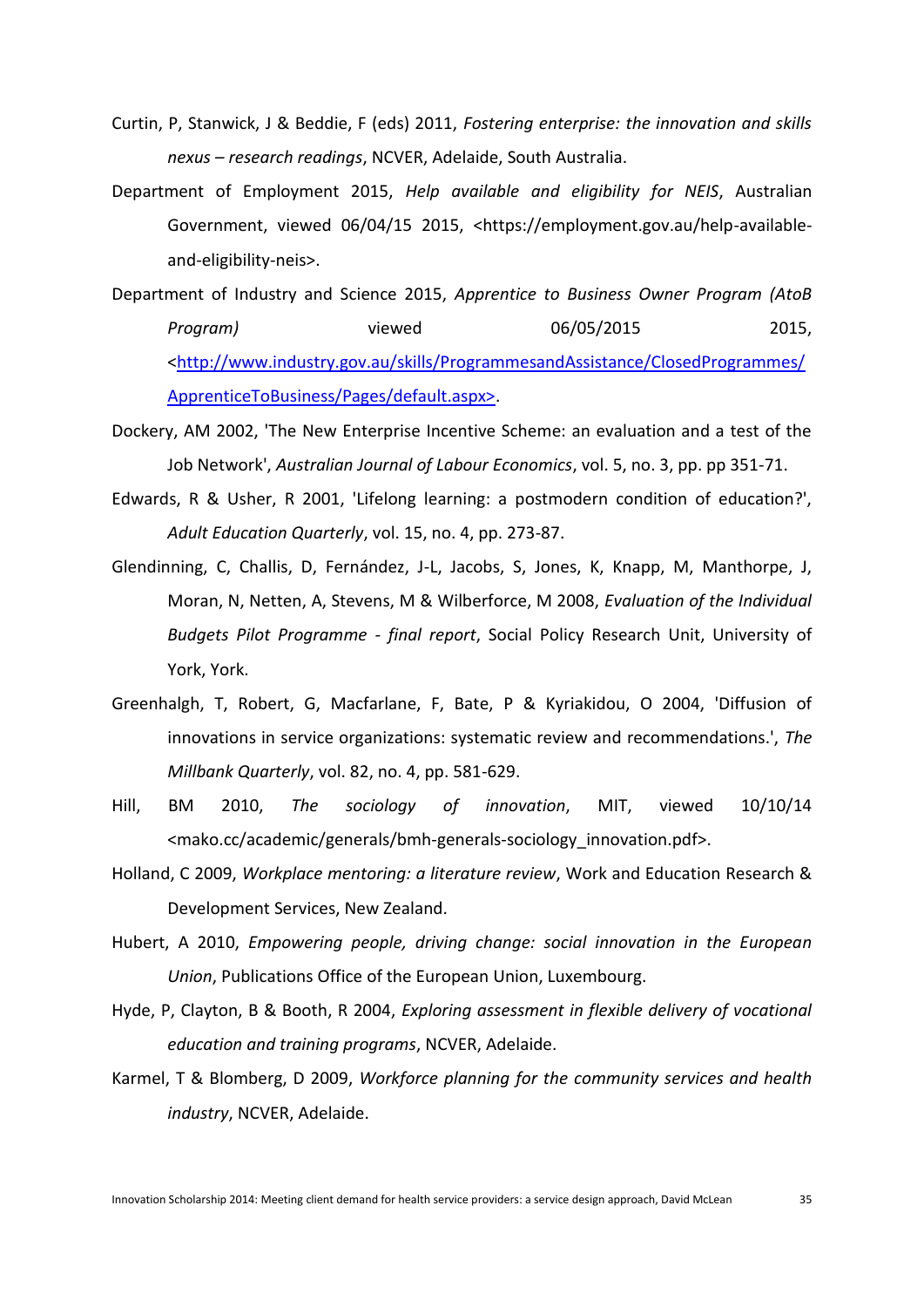- <span id="page-35-12"></span>Karmel, T, Mlotkowski, P & Awodeyi, T 2008, *Is VET vocational? The relevance of training to the occupations of vocational education and training graduates*, National Centre for Vocational Education Research , Adelaide.
- <span id="page-35-0"></span>Kilpatrick, S, Lê, Q, Johns, S, Millar, P & Routley, G 2007, *Responding to health skills shortages: innovative directions from vocational education and training*, NCVER, Adelaide.
- <span id="page-35-2"></span>Klein, L 2008, *The meaning of work: papers on work organization and the design of jobs*, Karnac Books, London.
- <span id="page-35-11"></span>KPMG 2014, *KPMG interim report: Review of the optimal approach to transition to the full NDIS*, viewed 10/10/14 [<http://www.ndis.gov.au/document/865>.](http://www.ndis.gov.au/document/865%3e)
- <span id="page-35-6"></span>Messmann, G & Mulder, RH 2011, 'Innovative work behaviour in vocational colleges: understanding how and why innovations are developed', *Vocations and Learning*, vol. 4, pp. 63-84.
- <span id="page-35-4"></span>Mootee, I 2013, *Design thinking for strategic innovation*, John Wiley & Sons, Inc., Hoboken, New Jersey.
- <span id="page-35-1"></span>Mortati, M & Villari, B 2014, 'Design for social innovation. Building a framework of connection between design and social innovation', paper presented to Fourth Service Design and Innovation conference, Lancaster, U.K., 9–11th April 2014.
- <span id="page-35-8"></span>National Disability Insurance Scheme 2015, *History*, viewed 13/02/2016 [<http://www.ndis.gov.au/about-us/our-history>.](http://www.ndis.gov.au/about-us/our-history%3e)
- <span id="page-35-9"></span>National Disability Services Victoria 2012, *Victorian Disability Services transition plan*, National Disability Services, Melbourne.
- <span id="page-35-5"></span>Organisation for Economic Co-Operation and Development 2005, *Oslo manual: guidelines for collecting and interpreting innovation data*, 3rd edn, OECD & Eurostat, Paris.
- <span id="page-35-3"></span>---- 2009, *Systemic innovation in the Australian VET system: country case study report*, viewed [http://apo.org.au/node/16582.](http://apo.org.au/node/16582)
- <span id="page-35-7"></span>Polaine, A, Reason, B & Løvlie, L 2013, *Service design: from insight to implementation*, Rosenfeld, Brooklyn, New York.
- <span id="page-35-10"></span>Precision Consultancy 2011, *Workforce gap analysis project: towards a sustainable workforce supporting people with a disability*, Precision Consultancy, Melbourne.